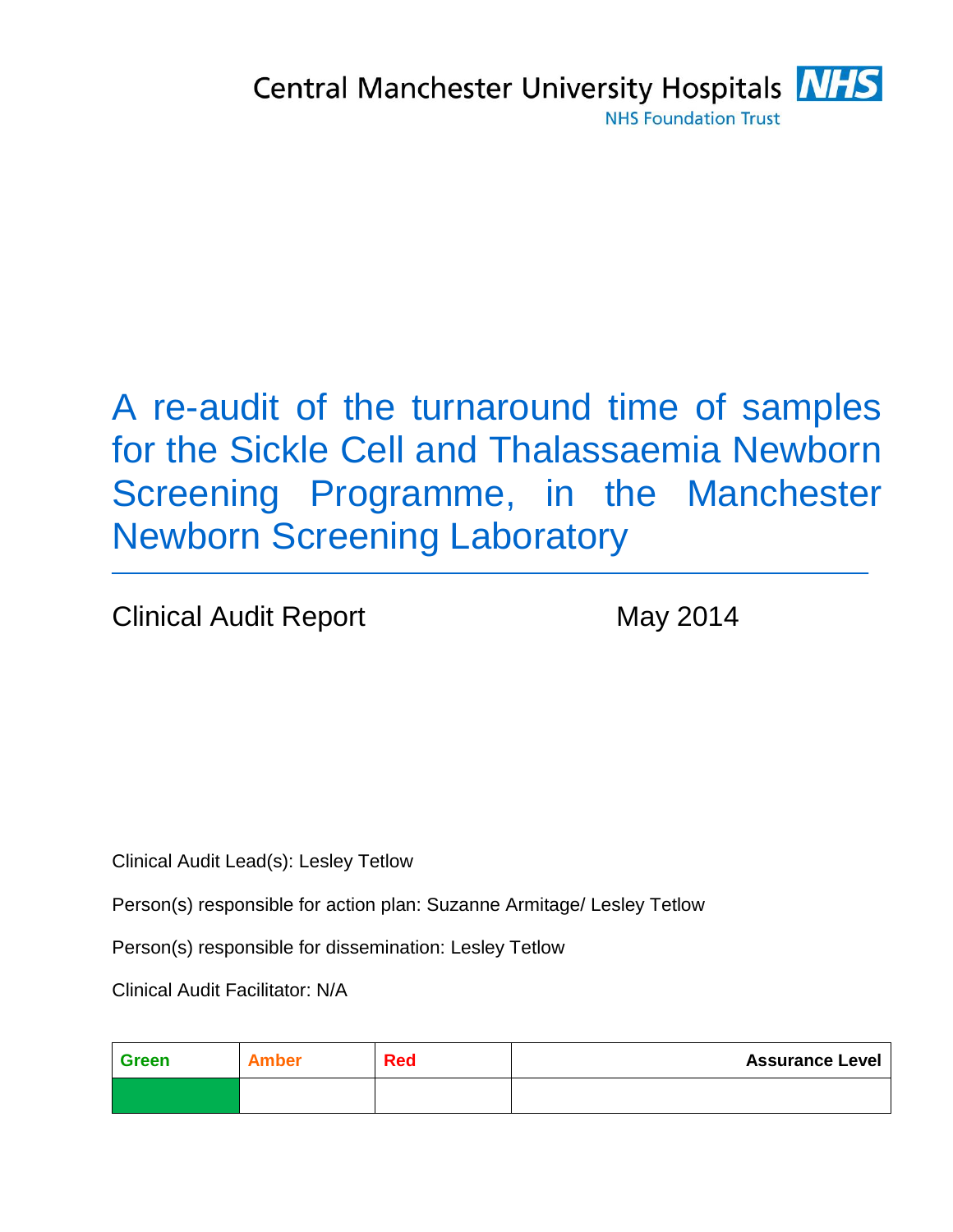# **Contents**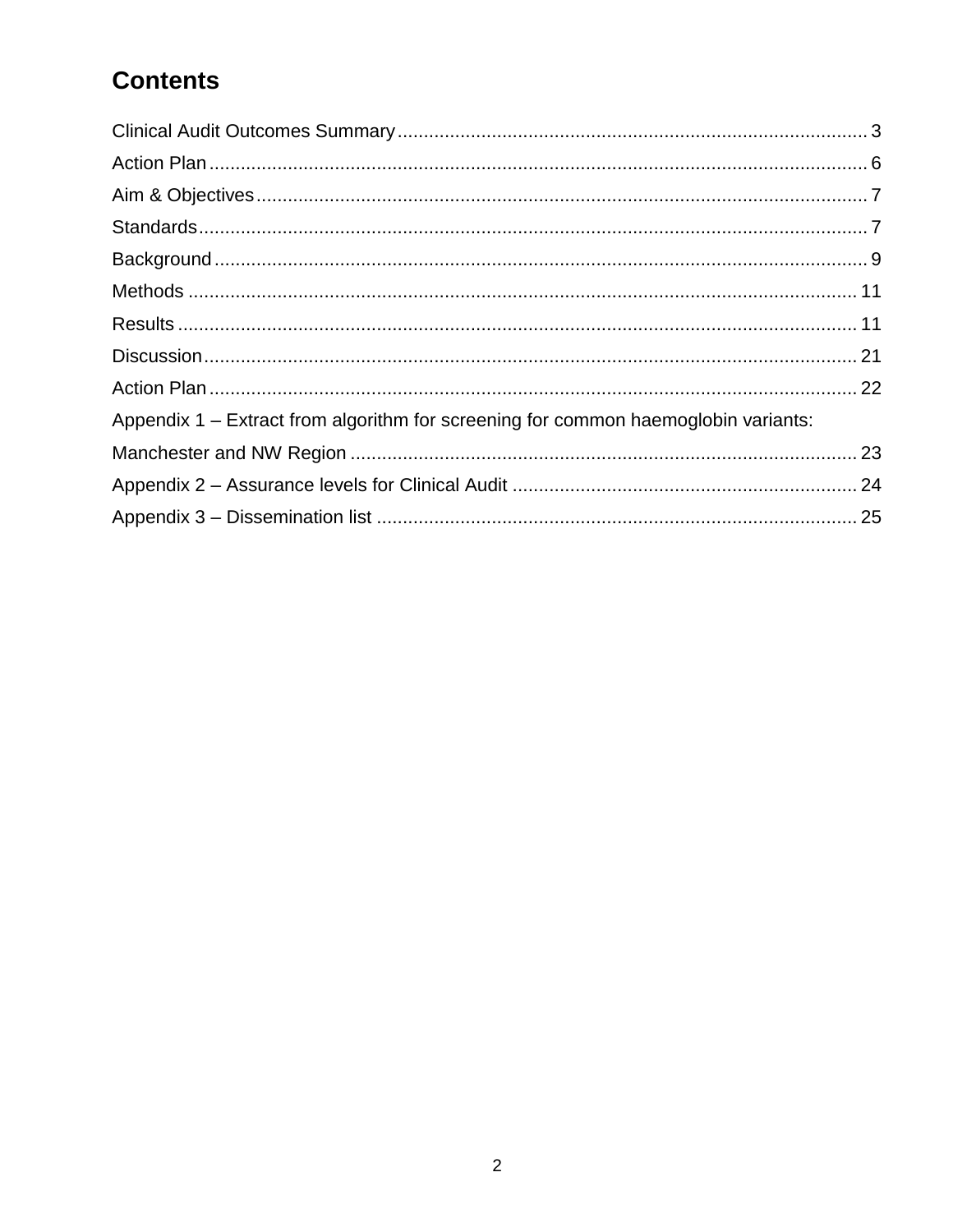Central Manchester University Hospitals **NHS** 

**NHS Foundation Trust** 

<span id="page-2-0"></span>

|                    | <b>Clinical Audit Outcomes Summary</b>                                                                                                                              | Audit number   4818 |  |
|--------------------|---------------------------------------------------------------------------------------------------------------------------------------------------------------------|---------------------|--|
| <b>Audit Title</b> | A re-audit of the turnaround time of samples for the Sickle Cell and<br>Thalassaemia Newborn Screening Programme, in the Manchester Newborn<br>Screening Laboratory |                     |  |

#### **Reason for audit**

Re-audit of National Standards and new locally agreed standards

### **Standards**

National standards: NHS Sickle Cell and Thalassaemia screening programme: Standards for the linked Antenatal and Newborn screening programme, October 2011.

NP2i: To report results of all screening including carrier results in a timely manner

NP3: Timely communication of positive screening results (sickle cell disease) – including a review of parental results

NP4: Effective follow-up of infants with positive screening results (sickle cell disease) – all babies to be registered with a local clinic / centre (or clinic working as part of clinical network) NP5: Timely confirmation of diagnosis for infants with a positive screening result for specific conditions

NP 6i: To ensure treatment is offered and parental education started in a timely manner for children with conditions as specified in the clinical standards

*NB. Standard NP2ii relates to 80% parents of carrier babies being given written information, ideally during a face-to-face discussion by trained healthcare professionals. A fax back form*  was introduced on 1<sup>st</sup> April 2014 in order to audit this standard. This standard is, therefore, *not included in this re-audit but will be assessed in future audits.*

Local laboratory turnaround time standards, agreed at the Haemoglobinopathy Quality Group.

L1: Receipt of sample in Newborn Screening (NBS) Laboratory to referral of sample for IEF (Haematology Lab): 3 working days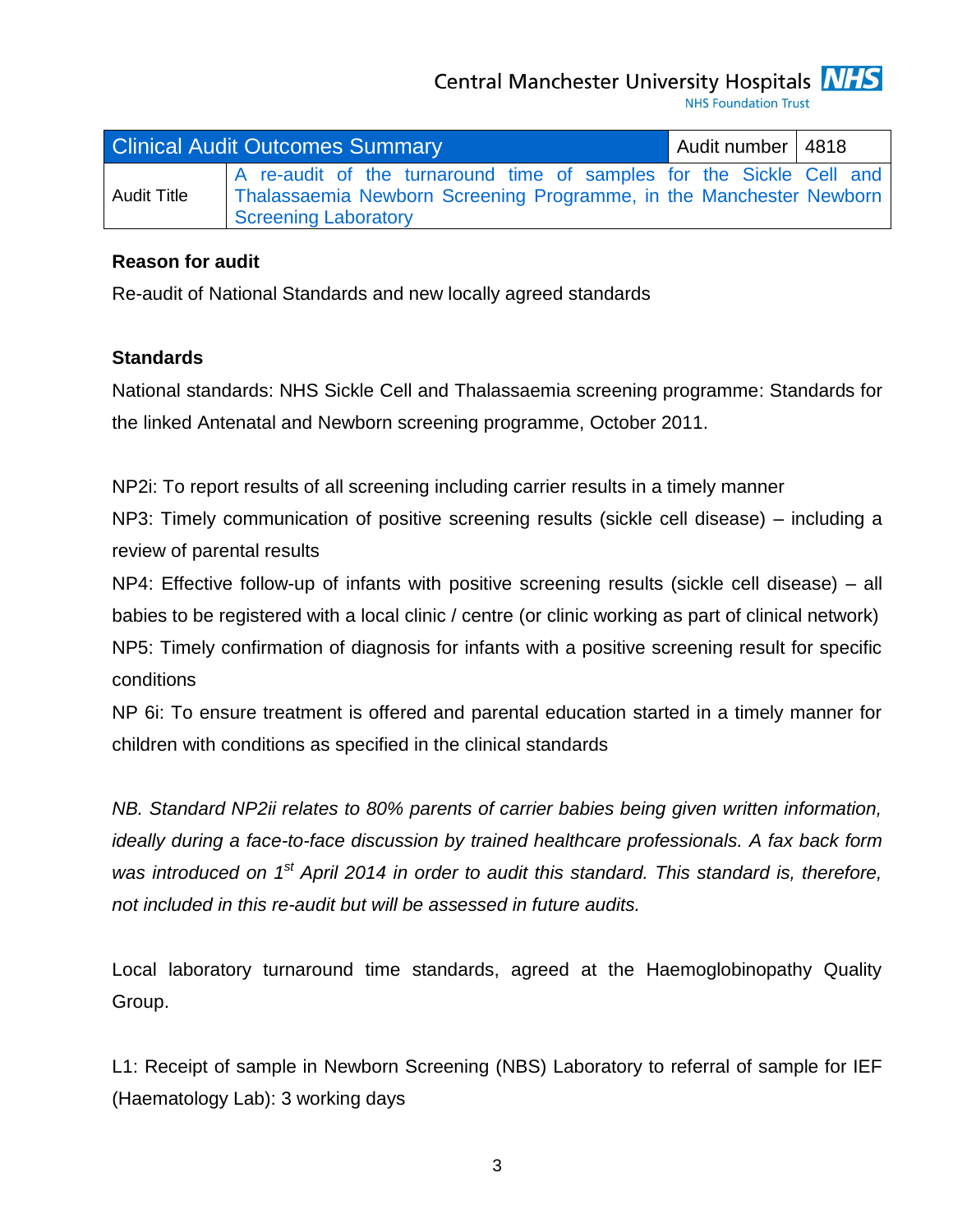L2: Receipt of sample in Haematology Laboratory to entry of IEF result in SG IT system: 5 working days

L3: Entry of IEF result in SG to printing of referral letters: 1 working day

### **Results Summary Tables**

The table below illustrates the results of the current audit compared with results of the audit in 2012, where applicable. NB. Only standards NP2i and NP3 were evaluated in the previous audit.

**Key:** 



# **Results Summary Table – National Standards Standard Compliance (%) Compliance (%)**

| <b>Standard</b>                                                                                                                                                                               | <b>Acceptable</b><br><b>Standard</b>                                                                                                      | <b>Achievable</b><br><b>Standard</b>                                                                                                      | <b>Compliance</b><br>(%) 2013 (re-<br>audit) | <b>Compliance</b><br>(%) 2011<br>(previous<br>audit)                                                                       | <b>Change</b> |
|-----------------------------------------------------------------------------------------------------------------------------------------------------------------------------------------------|-------------------------------------------------------------------------------------------------------------------------------------------|-------------------------------------------------------------------------------------------------------------------------------------------|----------------------------------------------|----------------------------------------------------------------------------------------------------------------------------|---------------|
| 1. NP2i: To report results of<br>all screening including<br>carrier results in a timely<br>manner:<br>(Standards for Newborn<br>Screening Programme, p42)                                     | 95% screen<br>negative results,<br>including<br>haemoglobin-<br>opathy carrier,<br>available for<br>communication<br>by 6 weeks of<br>age | 98% screen<br>negative results,<br>including<br>haemoglobin-<br>opathy carrier,<br>available for<br>communication<br>by 6 weeks of<br>age | 99.4%<br>(91/14104)                          | 98.5%<br>(210/14054)<br>by 8 weeks<br>of age<br>(different<br><b>National</b><br><b>Standard</b><br>targets<br>applicable) |               |
| 2. NP3: Timely<br>communication of positive<br>screening results (sickle cell<br>disorder) – including a<br>review of parental results<br>(Standards for Newborn<br>Screening Programme, P43) | 90% sickle cell<br>disease results<br>communicated<br>to parents by 4<br>weeks of age                                                     | 95% of sickle<br>cell disease<br>results<br>communicated<br>to parents by 4<br>weeks of age                                               | 100%<br>(12/12)                              | $20\%$ (1/5)                                                                                                               |               |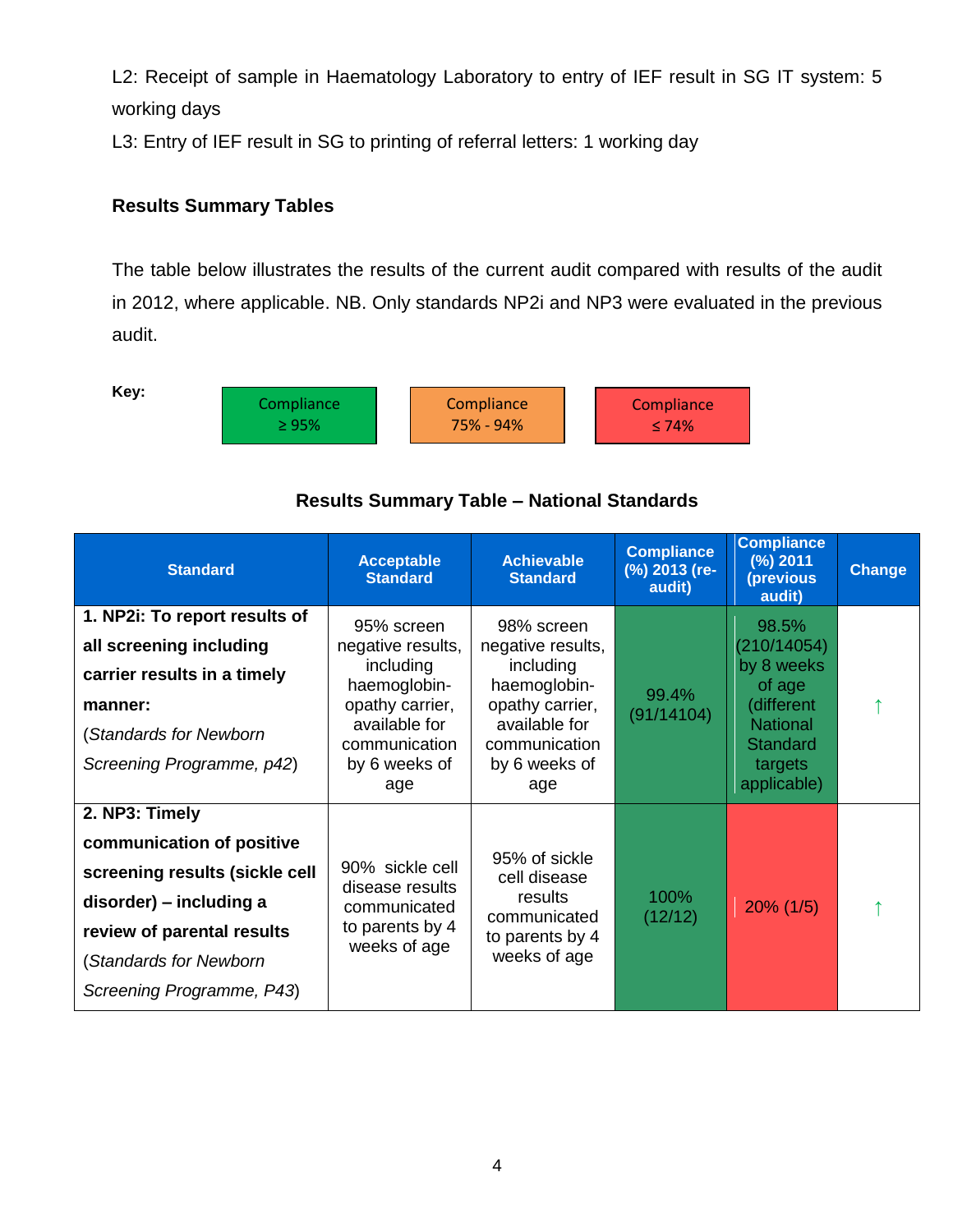| 3. NP4: Effective follow-up of<br>infants with positive<br>screening results (sickle cell<br>disease) - all babies to be<br>registered with a local clinic<br>/ centre (or clinic working as<br>part of clinical network)<br>(Standards for Newborn<br>Screening Programme, P43) | 90% of babies<br>identified are<br>referred by 8<br>weeks of age to<br>a designated<br>healthcare<br>professional                | 95% of babies<br>identified are<br>referred by 8<br>weeks of age to<br>a designated<br>healthcare<br>professional                | 100%<br>(12/12) | not<br>measured | N/A |
|----------------------------------------------------------------------------------------------------------------------------------------------------------------------------------------------------------------------------------------------------------------------------------|----------------------------------------------------------------------------------------------------------------------------------|----------------------------------------------------------------------------------------------------------------------------------|-----------------|-----------------|-----|
|                                                                                                                                                                                                                                                                                  | 90% attend local<br>clinic by 3<br>months of age                                                                                 | 95% attend local<br>clinic by 3<br>months of age                                                                                 | 100%<br>(12/12) | not<br>measured | N/A |
| 4. NP5: Timely confirmation<br>of diagnosis for infants with<br>a positive screening result<br>for specific conditions<br>(Standards for Newborn<br>Screening Programme, p43)                                                                                                    | 90% of cases of<br>Hb SS and Hb<br>SC have<br>confirmation of<br>result<br>documented in<br>clinical notes by<br>6 months of age | 95% of cases of<br>Hb SS and Hb<br>SC have<br>confirmation of<br>result<br>documented in<br>clinical notes by<br>6 months of age | 100% (8/8)      | not<br>measured | N/A |
| 5. NP6i: To ensure treatment<br>is offered and parental<br>education started in a timely<br>manner for children with<br>conditions as specified in<br>the clinical standards<br>(Standards for Newborn<br>Screening Programme, P43)                                              | 90% offered and<br>prescribed<br>prophylactic<br>penicillin V (or<br>alternative) by 3<br>months of age                          | 99% offered and<br>prescribed<br>prophylactic<br>penicillin V (or<br>alternative) by 3<br>months of age                          | 100% (8/8)      | not<br>measured | N/A |

NB. There has been a change in the National Standards since the previous audit was performed in March 2012.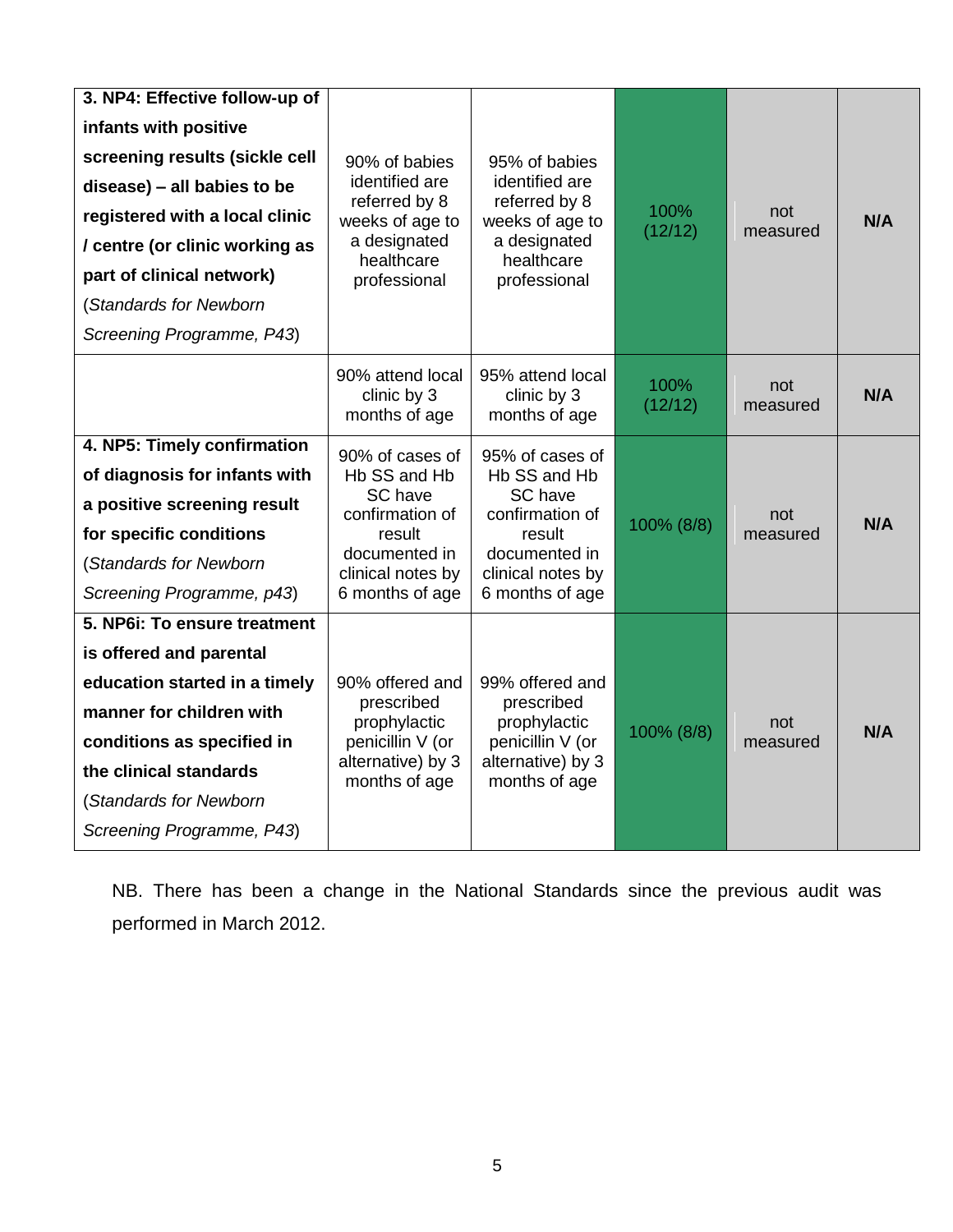### **Results Summary Table – Local Standards**

| <b>Standard</b>                                                                                              | <b>Compliance (%)</b><br>2013 (re-audit) | <b>Compliance (%)</b><br>2011 (previous<br>audit) | <b>Change</b>     |
|--------------------------------------------------------------------------------------------------------------|------------------------------------------|---------------------------------------------------|-------------------|
| 1. L1: Receipt of sample in NBS<br>Laboratory to referral of sample for<br>IEF: 3 working days               | 100% (148/148)                           | 100% (165/165)                                    | $\leftrightarrow$ |
| <b>2.</b> L2: Receipt of sample in<br>Haematology Laboratory to entry of<br>IEF result in SG: 5 working days | 96% (142/148)                            | $0\%$ (147/147<br>initial samples)                |                   |
| 3. L3: Entry of IEF result in SG to<br>printing of referral letters: 1 working<br>day                        | 100% (148/148)                           | 71% (105/147<br>initial samples)                  |                   |

<span id="page-5-0"></span>

| <b>Action Plan</b>                                                                                                                                                                                     |                      |                                    |                                   |                  |  |  |  |
|--------------------------------------------------------------------------------------------------------------------------------------------------------------------------------------------------------|----------------------|------------------------------------|-----------------------------------|------------------|--|--|--|
| <b>Key Action</b>                                                                                                                                                                                      |                      |                                    | <b>Co-ordinator</b><br>for action | <b>Timescale</b> |  |  |  |
| To share results of the audit with staff working in the<br>Newborn screening and haematology laboratory and the<br>Sickle Cell Centre and encourage continuation of good<br>practice already in place. | <b>Lesley Tetlow</b> | April 2014                         |                                   |                  |  |  |  |
| What was the main matter(s) of concern this audit identified?                                                                                                                                          |                      |                                    |                                   |                  |  |  |  |
| No areas of concern were identified.                                                                                                                                                                   |                      |                                    |                                   |                  |  |  |  |
| Please identify the main benefit(s) to our patient, or to hospital process that are expected to<br>result from the action plan of this audit                                                           |                      |                                    |                                   |                  |  |  |  |
| The aim is to continue good practice which is in place in order to continue to provide timely<br>delivery of newborn screening results                                                                 |                      |                                    |                                   |                  |  |  |  |
| Will there be a re-audit?                                                                                                                                                                              | Yes                  | When will the re-audit take place? |                                   | April<br>2015    |  |  |  |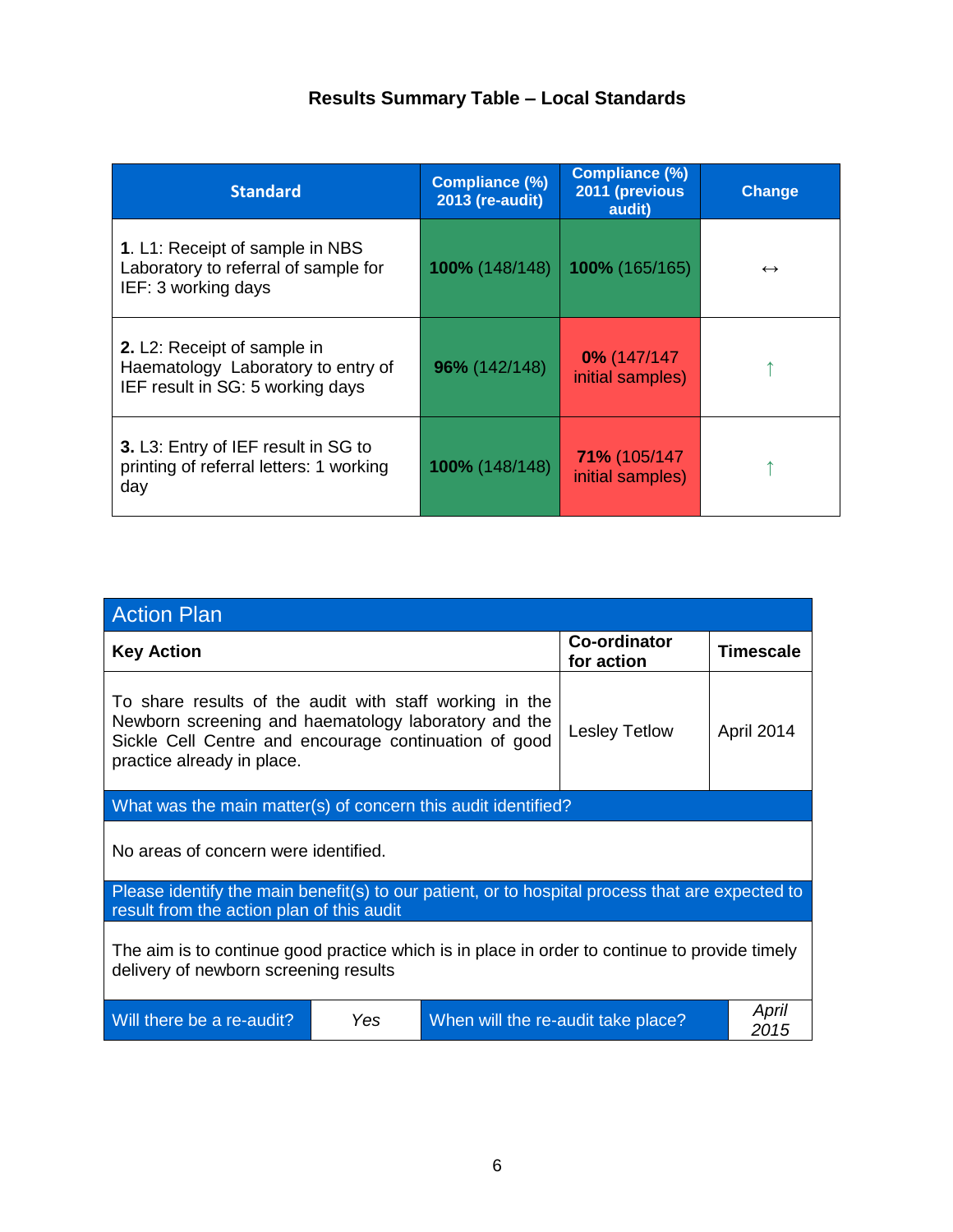### <span id="page-6-0"></span>**Aim & Objectives**

The aim of this audit was to re-assess the performance of the Manchester Newborn Screening (NBS) Programme against revised National Standards produced by the NHS Sickle Cell and Thalassaemia Screening Programme in October 2011. This audit was further to those previously performed in 2007, 2010 and 2012. The standards pertinent to the laboratory portion of the screening pathway relate to the timeliness of the reporting of the results. To help meet the national standards, local laboratory turnaround time (TAT) standards were agreed at the Haemoglobinopathy Quality Group (HQG) in January 2011 for incorporation into the City-wide Haemoglobinopathy Policy. Assessment of laboratory TAT against the new local standards was also performed.

### <span id="page-6-1"></span>**Standards**

National standards used: NHS Sickle Cell and Thalassaemia screening programme: Standards for the linked Antenatal and Newborn screening programme, October 2011.

Standards included in this re-audit:

*NP2i: To report results of all screening including carrier results in a timely manner NP3: Timely communication of positive screening results (sickle cell disease) – including a review of parental results*

*NP4: Effective follow-up of infants with positive screening results (sickle cell disease) – all babies to be registered with a local clinic / centre (or clinic working as part of clinical network) NP5: Timely confirmation of diagnosis for infants with a positive screening result for specific conditions*

*NP6i: To ensure treatment is offered and parental education started in a timely manner for children with conditions as specified in the clinical standards*

Standard NP3 covers sickle cell disorders, which have one of the following analytical results: FS, FSA, FSC, FSD, FSE, FSO<sup>Arab</sup> and other clinically significant haemoglobinopathies, detected by newborn screening, with the following results: F only, FE, FA plus Hb Bart's.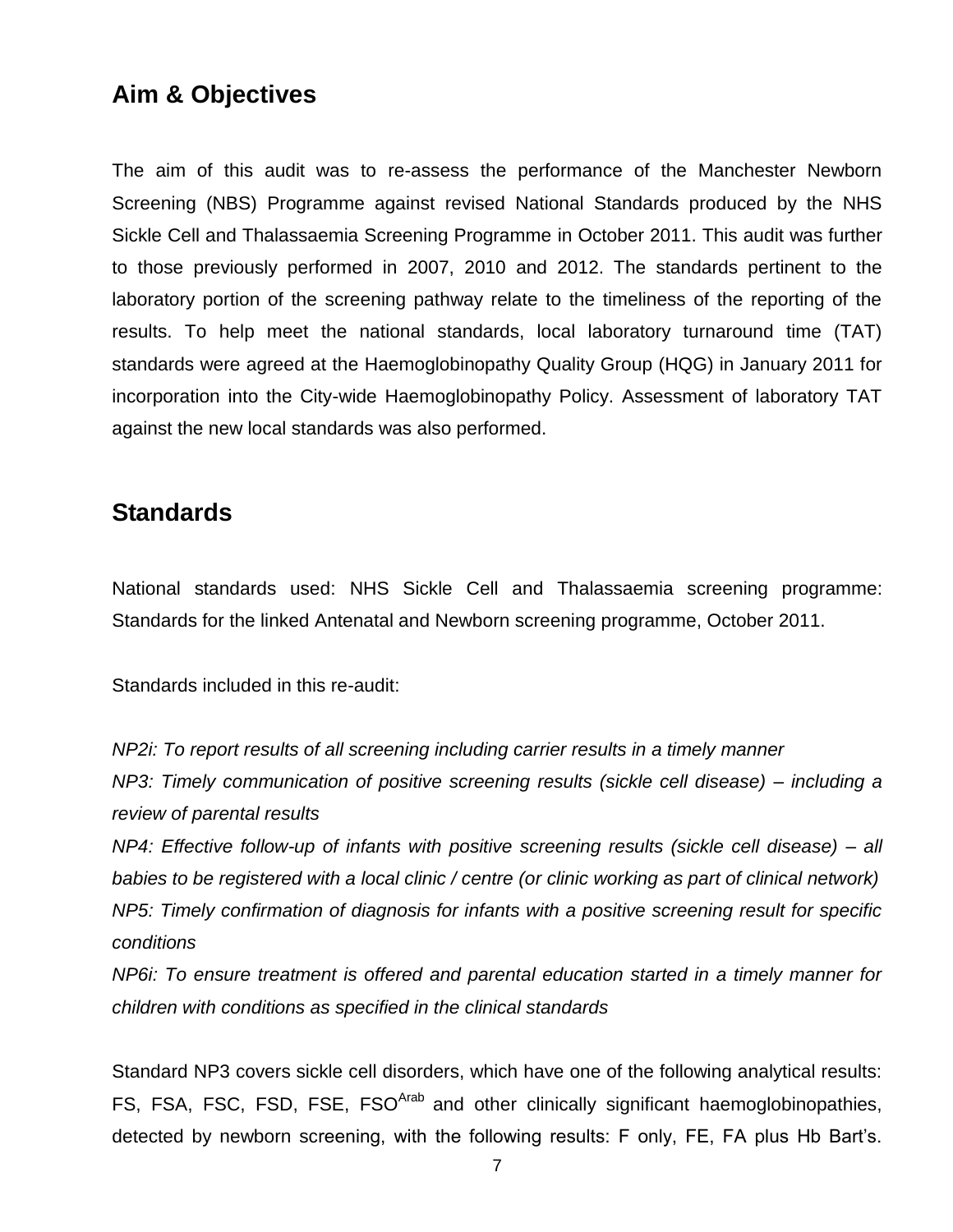Standard NP2i is assumed to apply to all results not included under Standard P3, including carriers of Sickle Cell disorders.

Local laboratory TAT standards, agreed at the HQG, for incorporation into the City-wide Haemoglobinopathy Policy:

*L1: Receipt of sample in NBS Lab to referral of sample for isoelectric focusing (IEF; Haematology Lab): 3 working days (WD) L2: Receipt of sample in Haematology Lab to entry of IEF result into SG: 5 WD L3: Entry of IEF result into SG to printing of referral letters: 1 WD*

At the HQG, the Manchester Sickle Cell and Thalassaemia Centre (MSCTC) agreed to inform parents of positive screening results within 5 days of receiving the results or sooner if the baby is approaching 4 weeks of age. This has not been included in this audit. However, in order to enable Standard NP3 to be met, the NBS laboratory should aim to report results to the MSCTC before the baby reaches 21 days of age.

<span id="page-7-0"></span>Other relevant standards: UK Newborn Screening Programme Centre 'Standards and Guidelines for Newborn Bloodspot Screening' August 2008

- Standard 3 Timely sample collection: 95% of first samples taken 5-8 days after birth (Core Standard)
- Standard 4 Timely sample despatch: 100% of samples received by laboratory within 4 working days of blood sample being taken (Core Standard)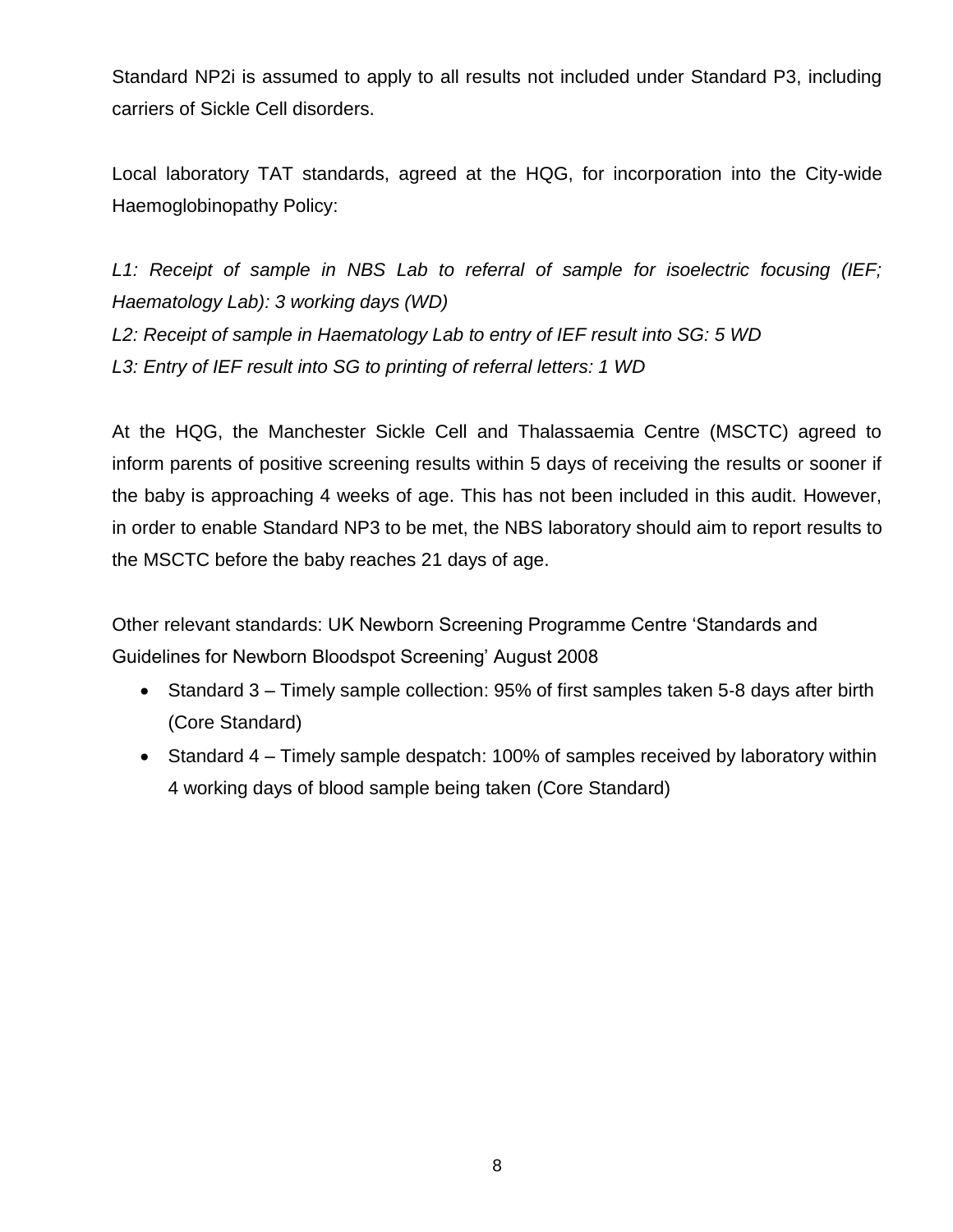### **Background**

The current UK Newborn Bloodspot Screening Programme consists of analysis of a heelprick filter paper blood sample, collected on day 5 for phenylketonuria, congenital hypothyroidism, cystic fibrosis, medium-chain acyl-CoA dehydrogenase deficiency and sickle cell disorders. Local performance against the standards produced by the UK Newborn Screening Programme Centre is audited by annual data submission to the Programme Centre.

The additional standards produced by the NHS Sickle Cell and Thalassaemia screening programme are not currently subject to National Annual audit. Furthermore, the Sickle Cell and Thalassaemia standards do not include laboratory TAT targets for each individual step within the pathway. In order to try to achieve the National standards, we devised local TAT standards at the HQG, held January 2011. We arrived at the local TAT standards by estimating the approximate number of days that each step in the pathway would need to take in order for the results to be reported to parents by the time the baby reaches 28 days of age. HQG meetings are attended by staff from the Haematology laboratory, the Consultant Paediatric Haematologist and the Service Lead for the Manchester Sickle Cell and Thalassaemia Centre.

Samples for the Sickle Cell and Thalassaemia screen are analysed by High Performance Liquid Chromatography (HPLC) within the Newborn Screening laboratory. All abnormal HPLC traces are then confirmed by isoelectric focusing (IEF) within the Specialist Haematology laboratory. The flowchart below describes the procedure for abnormal samples.

Samples for IEF analysis are hand-delivered to the Specialist Haematology laboratory at Manchester Royal Infirmary on a daily basis Monday to Friday. The term 'posted' refers to a completed and reported result in the Specimen Gate (SG) IT system. If a sample requiring IEF is insufficient for the other (quantitative) screening tests, the specimen is reported as insufficient for all tests, but the sample is sent for IEF analysis (provided there is enough blood on the card). When the repeat sample arrives, the IEF results from the first sample are entered against the repeat sample, to avoid further delay in issuing results. The pathway for reporting results to Child Health Records Departments (CHRD), health visitors (HV) & parents is displayed in Appendix 1.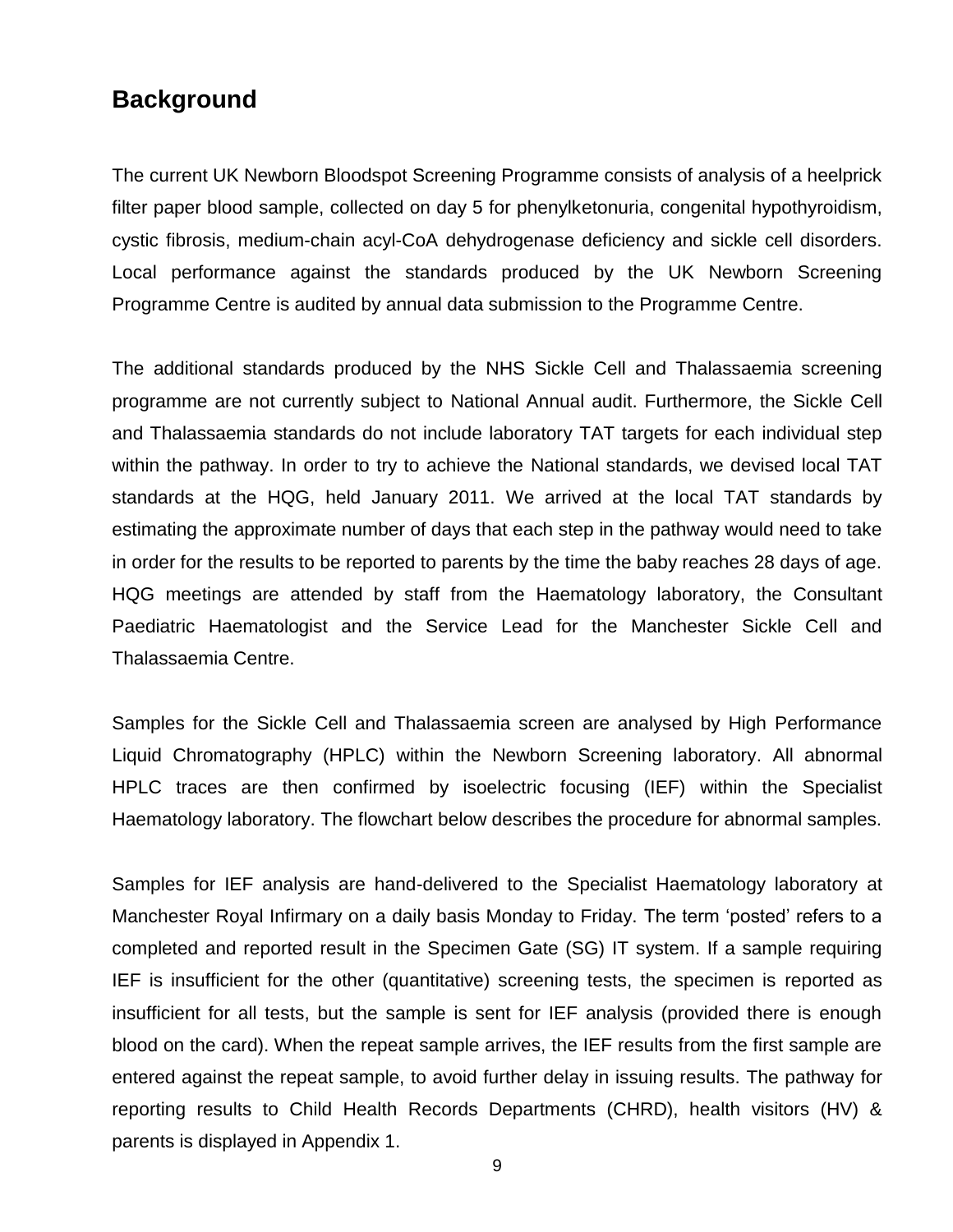<span id="page-9-0"></span>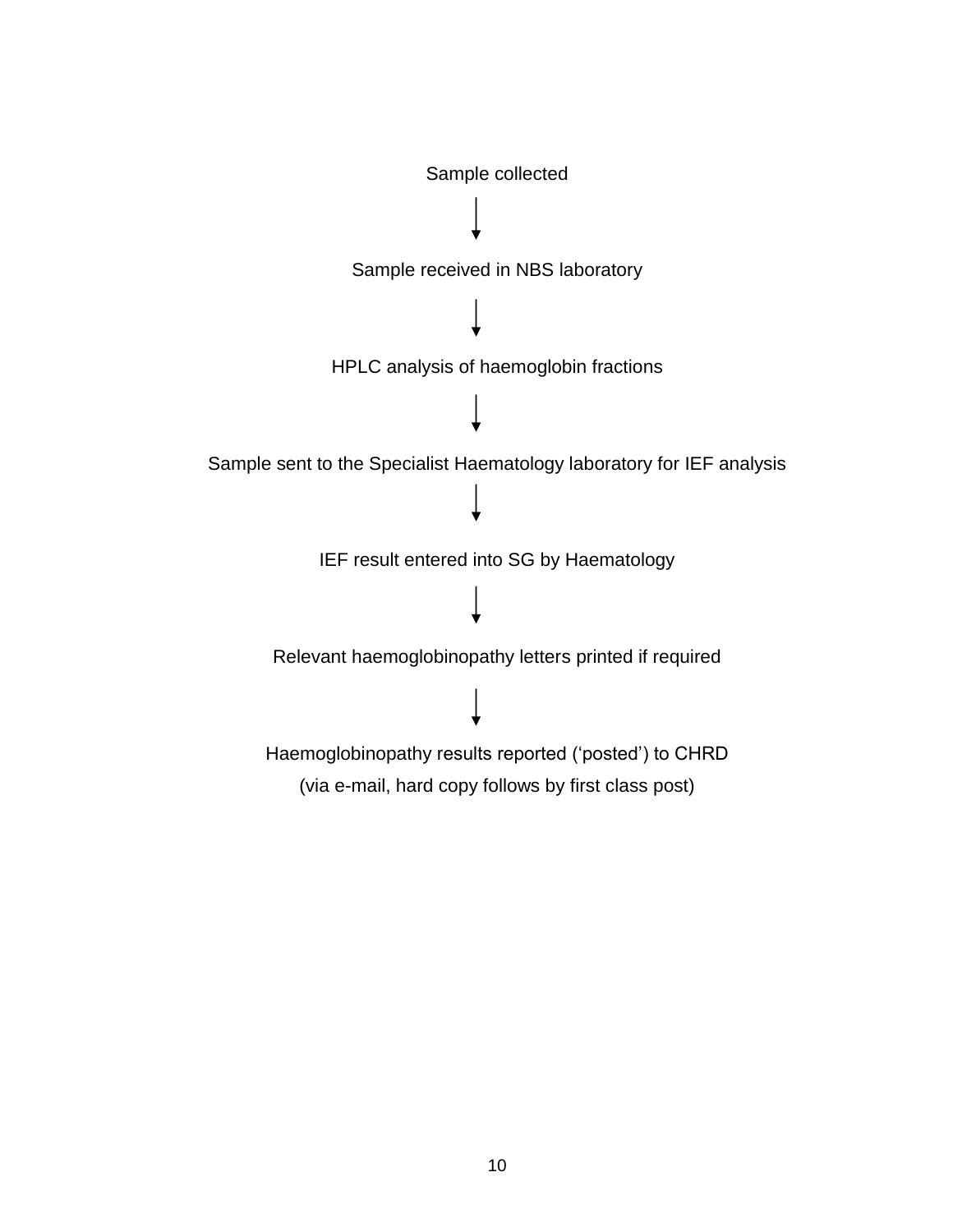## **Methods**

### **Sample/Population**

The SG IT system and the referral forms listing samples sent for IEF were used to gather data on the newborn screening samples received from 01/04/13 to 31/12/13.

### **Data Collection**

Database searches were performed in SG and the results were exported to Excel. The data was collected in January 2014 and analysed in March 2014.

*Result fields: Sample ID, NHS number, Last name, First name, Sex, Birth Date, Result Code, Specimen Count, Specimen Collected, Supervisor Reason, Specimen Collected, Specimen Received, Time Created, Time Measured, Time Accepted, Time posted, Address 1, Mother Birth Date and Ethnicity.*

### *Search 1*

A - To look for positive samples referred for testing by IEF: samples received: 01/04/13 to 31/12/13, test: Hb, result Code: HBO-IEF- \*. Results with the following result codes were identified as positive samples: HBO-IEF-F / FE / FS / FSC / FSA / FSE / FSO<sup>Arab</sup>.

B - To look for carrier samples referred for testing by IEF: samples received: 01/10/13 to 31/12/13, test: Hb, result Code: HBO-IEF- \*. Results which have the following result codes were identified as carrier samples: FAS / FAE / FAD / FAC / FAO<sup>Arab</sup>.

### *Search 2*

To look for samples with an initial normal Hb (Hb FA) result code (HBO-I-N): samples received: 01/10/13 to 31/12/13, test Hb, result code: HBO-I-N

<span id="page-10-0"></span>For each search, the number of working days between collection and receipt of the sample were calculated taking into account bank holidays. The number of working days between the following stages was also calculated: (i) receipt of sample to sent for IEF, (ii) sent for IEF to result entered on SG, (iii) IEF result entered to letter printed, (iv) letter printed to letter posted and (v) receipt of sample to posted. Age at collection and age when results were reported were also calculated.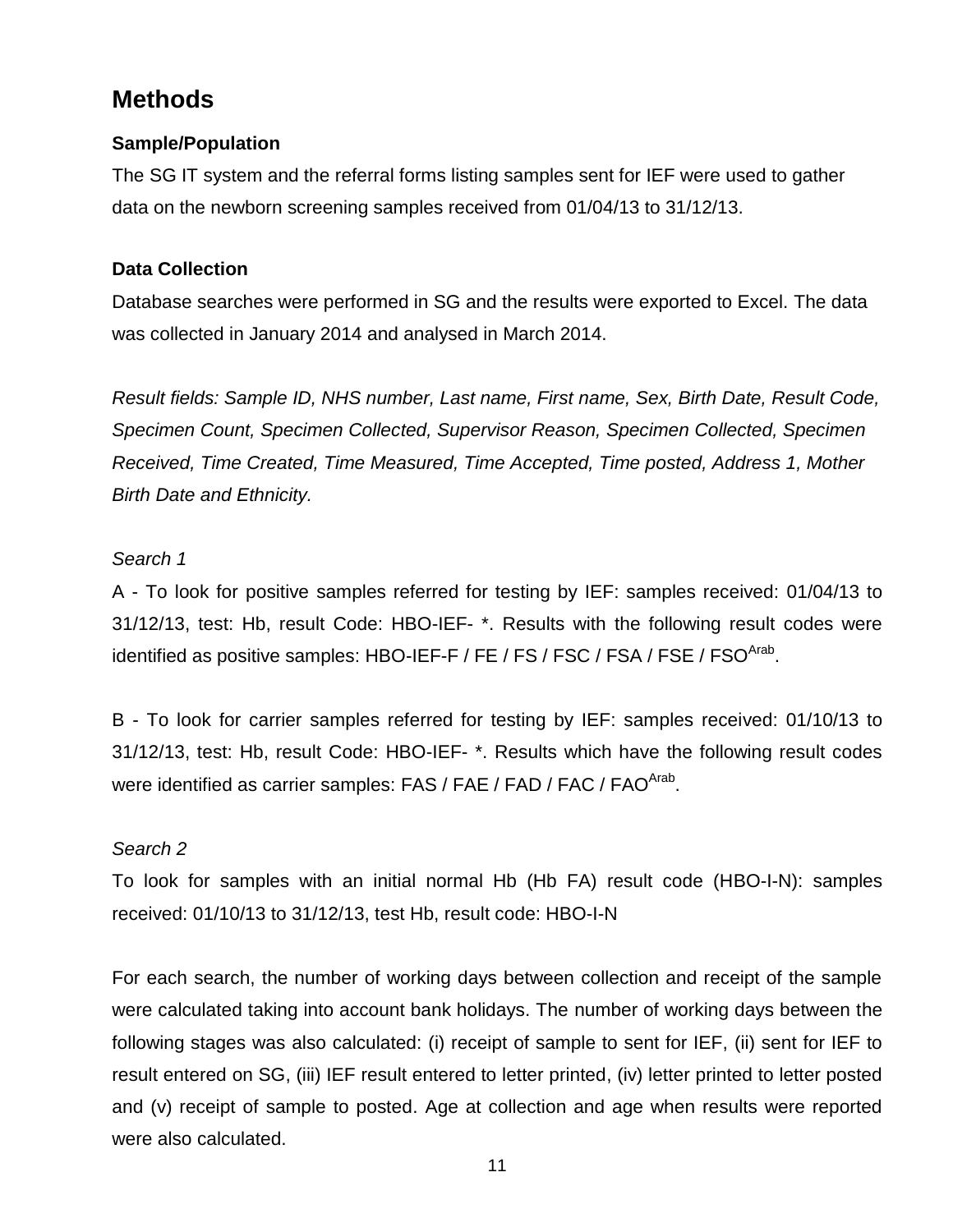It is important to note that, unlike the previous audit, we did not review HBO-R-N results. This is because, since the new HPLC integration parameters were introduced in August 2012, very few samples are identified with low A peaks (<3%).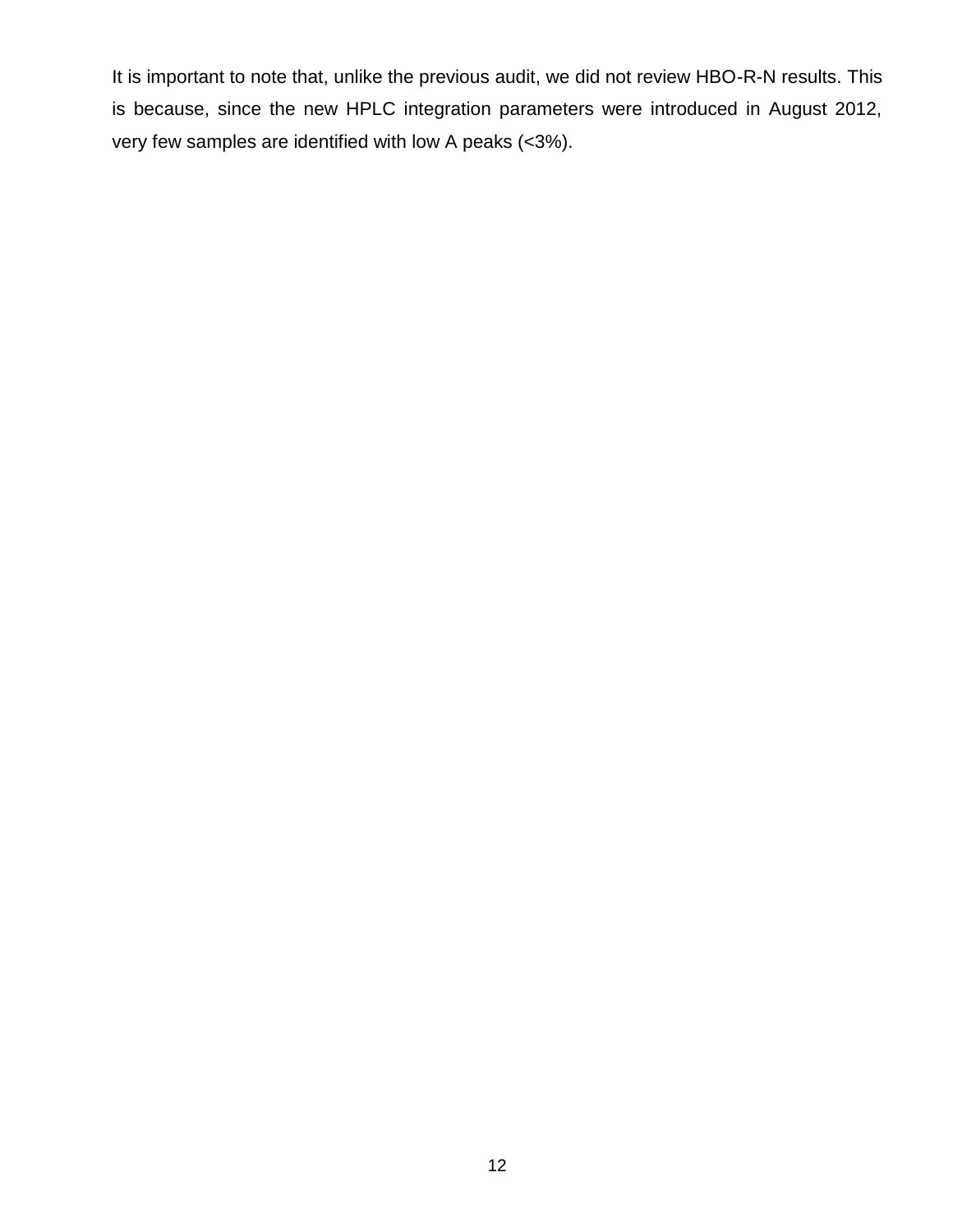# **Results**

### **Search 1 A**

A total of 12 babies were identified with positive screening results. The turnaround times (TATs) for each step in the pathway are shown in Table 1 below:

### **Table 1 - TAT of positive screening results (failed standards in red)**

| Sickle cell/<br>other<br>clinically<br>significant<br>disorders | Lab<br><b>Number</b> | Age at<br>collection<br>(days) | <b>Collected</b><br>to<br><b>Received</b><br>(days) | <b>Received</b><br>to sent<br>for IEF<br>(days) | Sent for<br><b>IEF</b> to<br><b>IEF</b><br>result<br>entered<br>(days) | <b>IEF</b><br>result<br>entered<br>to letter<br>printed<br>(days) | Letter<br>printed<br>to<br>result<br>posted<br>(days) | <b>Received</b><br>to<br><b>Posted</b><br>(days) |
|-----------------------------------------------------------------|----------------------|--------------------------------|-----------------------------------------------------|-------------------------------------------------|------------------------------------------------------------------------|-------------------------------------------------------------------|-------------------------------------------------------|--------------------------------------------------|
|                                                                 | 13011892K            | 5                              |                                                     | 2                                               | 6                                                                      |                                                                   | 0                                                     | 9                                                |
| Hb F                                                            | 13028761P            | 7                              | 2                                                   | 2                                               | 4                                                                      | 0                                                                 | 0                                                     | 6                                                |
|                                                                 | 13037197E            | 5                              |                                                     | $\overline{2}$                                  |                                                                        |                                                                   | 0                                                     | 4                                                |
| Hb FE                                                           | 13021431Q            | 5                              |                                                     | 2                                               | 4                                                                      |                                                                   | $\Omega$                                              | $\overline{7}$                                   |
|                                                                 | 13000254Q            | 6                              |                                                     | $\overline{2}$                                  | 4                                                                      |                                                                   | $\Omega$                                              | $\overline{7}$                                   |
|                                                                 | 13001797C            | 5                              | $\overline{2}$                                      | 2                                               | 4                                                                      |                                                                   |                                                       | 8                                                |
|                                                                 | 13006409M            | 5                              |                                                     | 2                                               | 5                                                                      | $\Omega$                                                          | 0                                                     | 7                                                |
| <b>Hb FS</b>                                                    | 13012215V            | 5                              | 3                                                   | $\overline{2}$                                  | 3                                                                      | 0                                                                 |                                                       | 6                                                |
|                                                                 | 13026593P            | 5                              |                                                     | 2                                               | $\overline{2}$                                                         |                                                                   | $\Omega$                                              | 5                                                |
|                                                                 | 13033468M            | 7                              | $\overline{2}$                                      | $\overline{2}$                                  | 4                                                                      |                                                                   | $\Omega$                                              | 7                                                |
|                                                                 | 13035380K            | 6                              | 2                                                   | 2                                               |                                                                        |                                                                   | 0                                                     | 4                                                |
| <b>Hb FSC</b>                                                   | 13040942F            | 5                              |                                                     | 2                                               |                                                                        |                                                                   | $\Omega$                                              | 5                                                |

| Sickle cell/<br>other<br>clinically<br>significant<br>disorders | Lab<br><b>Number</b> | Age when<br>result<br>posted<br>(days) | Age<br>when<br>referred<br>to<br>clinician<br>(weeks) | Age<br>when<br>attend<br>local<br>clinic<br>(weeks) | Age when<br>confirmation<br>result entered<br>in clinical<br>notes (months) | Age when<br>penicillin<br>offered<br>(months) | Age when<br>penicillin<br>script<br>collected<br>(months) |
|-----------------------------------------------------------------|----------------------|----------------------------------------|-------------------------------------------------------|-----------------------------------------------------|-----------------------------------------------------------------------------|-----------------------------------------------|-----------------------------------------------------------|
|                                                                 | 13011892K            | 19                                     | 2.7                                                   | 6.3                                                 | 3                                                                           | N/A                                           | N/A                                                       |
| Hb F                                                            | 13028761P            | 19                                     | 2.7                                                   | 10.3                                                | 5.4                                                                         | N/A                                           | N/A                                                       |
|                                                                 | 13037197E            | 12 <sup>°</sup>                        | 1.7                                                   | 6.9                                                 | 2.2                                                                         | N/A                                           | N/A                                                       |
| <b>Hb FE</b>                                                    | 13021431Q            | 15                                     | 2.1                                                   | 9                                                   | not documented                                                              | N/A                                           | N/A                                                       |
|                                                                 | 13000254Q            | 19                                     | 2.7                                                   | 8.7                                                 | 4.8                                                                         | 1.7                                           | 1.9                                                       |
| <b>Hb FS</b><br><b>Hb FSC</b>                                   | 13001797C            | 17                                     | 2.1                                                   | 7.4                                                 | 4.8                                                                         | 1.7                                           | 1.9                                                       |
|                                                                 | 13006409M            | 15                                     | 2.1                                                   | 7.1                                                 | 3.9                                                                         | 2                                             | 1.9                                                       |
|                                                                 | 13012215V            | 14                                     | 2.1                                                   | 6.4                                                 | 4.7                                                                         | 1.5                                           | 1.7                                                       |
|                                                                 | 13026593P            | 15                                     | 2.1                                                   | 6.7                                                 | 5.1                                                                         | 1.6                                           | 1.9                                                       |
|                                                                 | 13033468M            | 20                                     | 2.9                                                   | 6.4                                                 | 3.8                                                                         | 1.5                                           | 1.6                                                       |
|                                                                 | 13035380K            | 14                                     | 2                                                     | 8.6                                                 | 2.1                                                                         | 2                                             | 2.1                                                       |
|                                                                 | 13040942F            | 14                                     | 2                                                     | 9.6                                                 | 2.6                                                                         | 1.9                                           | 2.6                                                       |

**NB.** Patients diagnosed with thalassaemia (Hb F and Hb FE) do not require penicillin treatment.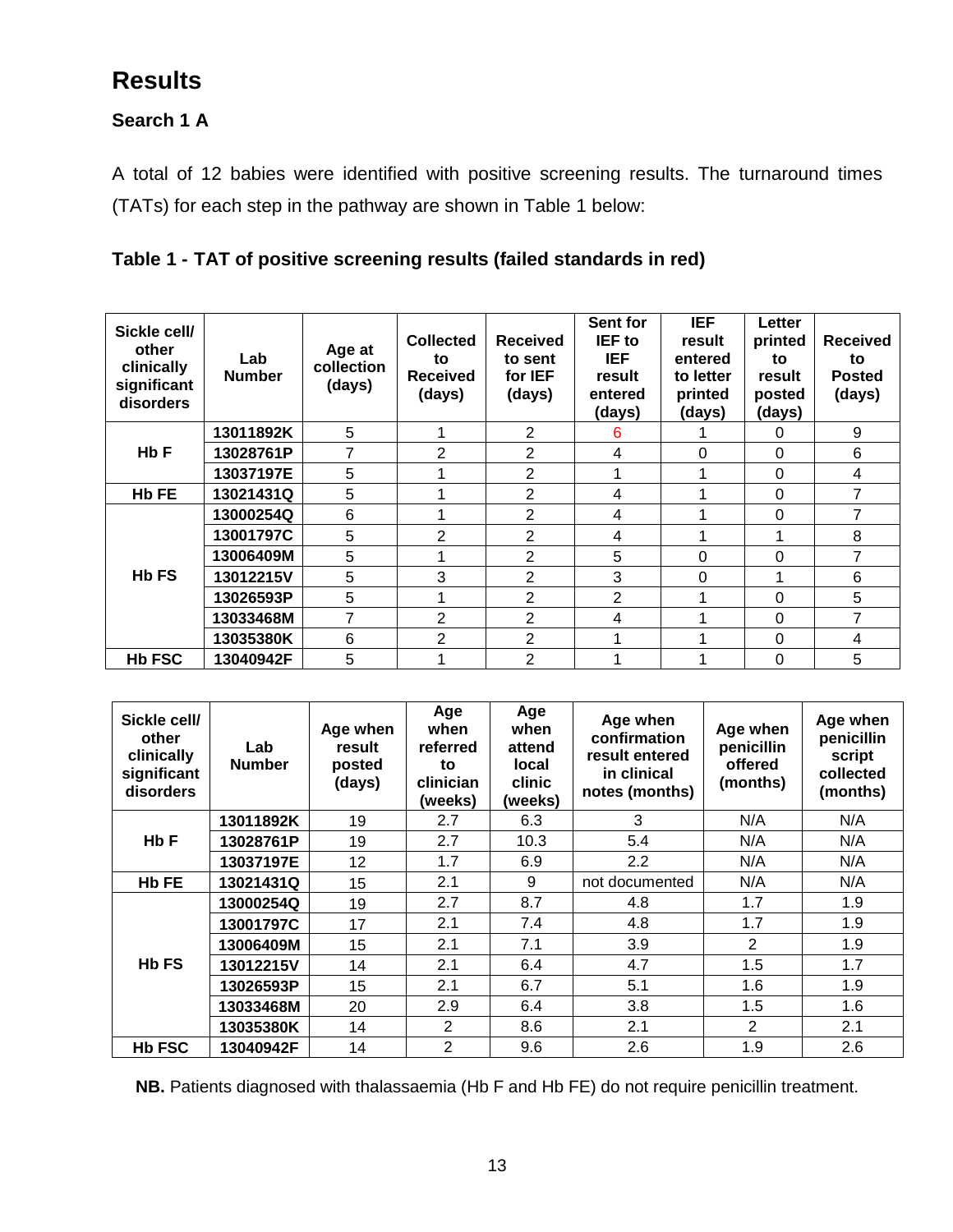The results were reported by 21 days of age in all of these positive cases. This then provides MSCTC with 5 working days in which to inform parents of the positive screening results, thus enabling us to achieve standard NP3.

All patients were referred to a clinician by 8 weeks of age and all attended their local clinic by 3 months of age; this shows achievement of Standard NP4. 8 of the positive patients were identified as having Hb FS or Hb FSC. All of these had their confirmation result documented in their clinical notes by 6 months of age, thus meeting Standard NP5. Of the 8 positive identified as requiring prescription of penicillin, all had this offered and prescribed by 3 months of age, thus illustrating achievement of Standard NP6i.

With regards local TAT standards, all samples were submitted for IEF, when relevant, within 3 working days. Of these samples, 92% were analysed for IEF within 5 working days (11 samples out of 12). All results had referral letters printed within 1 working day of IEF results being entered into SG.

#### **Search 1 B**

A total of 175 records were exported. One record was excluded as the initial sample was received outside of the time window under review in this audit (September 2013). A further record was excluded as it was an unnecessary repeat. A further 19 records were removed as the IEF result was reported as normal, leaving 154 records. If a baby had more than one sample, for example a day 0 sample and a day 5-8 sample, or an inadequate sample (such as no NHS number provided on original sample) and a repeat, then the sample where the Haemoglobinopathy (Hb) result was reported to the CHRD was retained in the spreadsheet (148 records) and any other samples were removed (6 records). The remaining records were divided into initial samples (146 records) and repeat samples (2 records). Table 1 displays the TAT of NBS samples requiring IEF, excluding positive samples, and the percentage which failed to meet local or national standards. Table 1 also displays the mean age at collection, age at reporting and the percentage of samples more than 35 days old at reporting.

All of the samples were referred to haematology within 3 working days. 96% of the initial samples met the TAT target for IEF analysis of 5 working days (receipt of sample in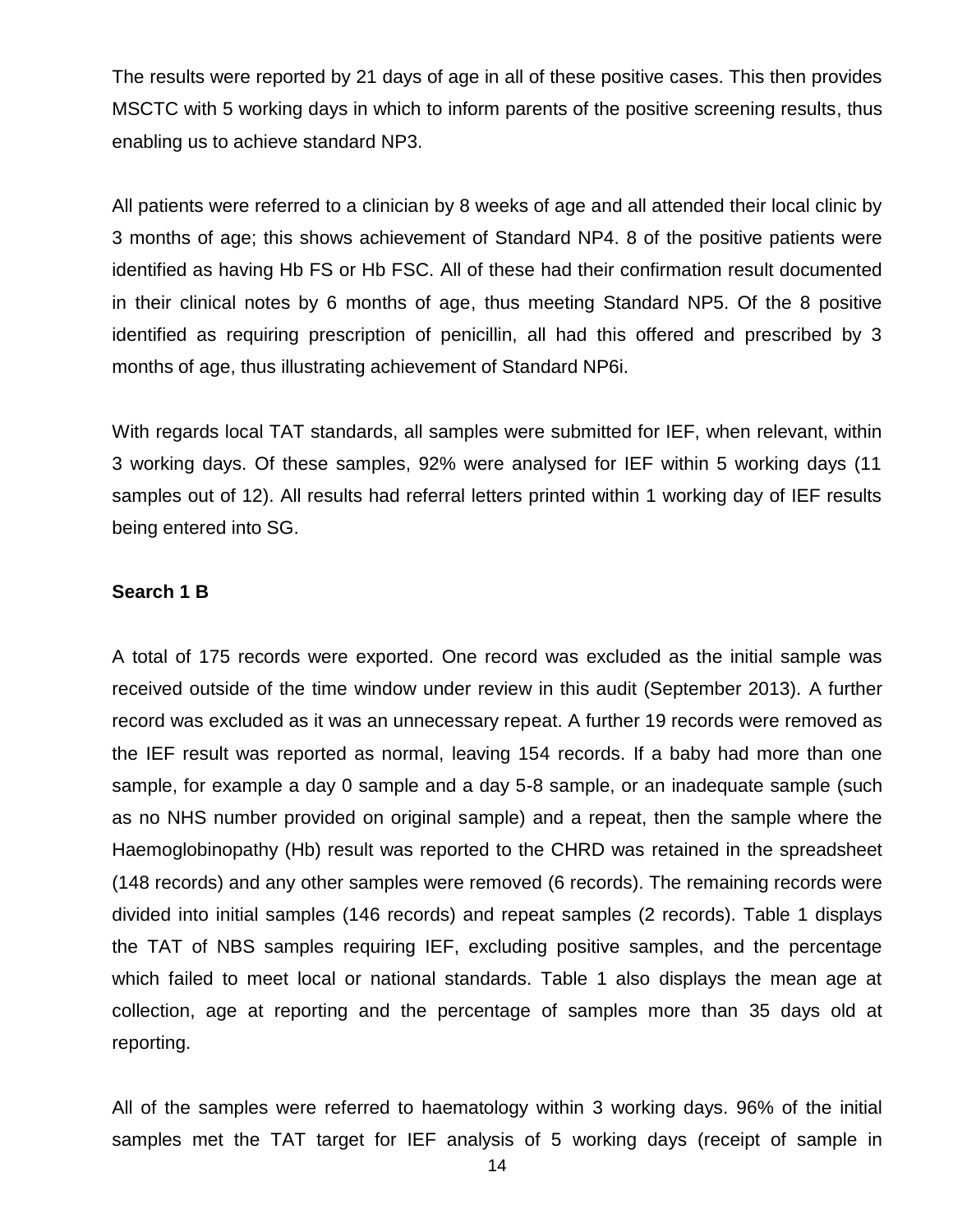Haematology Lab to entry of IEF result in SG IT system). The maximum time taken for IEF analysis was 7 working days. For initial samples, the target of 1 working day for entry of IEF result in SG to printing of referral letters was met in all cases. For repeats, for samples with no NHS number, this step may be delayed due to waiting for the repeat sample to arrive, as the initial sample is sent for IEF, but the results are reported with the rest of the repeat sample's results. With both of the repeat samples analysed in this audit, letters were printed within 4 and 8 days of IEF results being entered.

The haemoglobinopathy screening results for all samples undergoing IEF analysis during the audit period are displayed in Figure 1.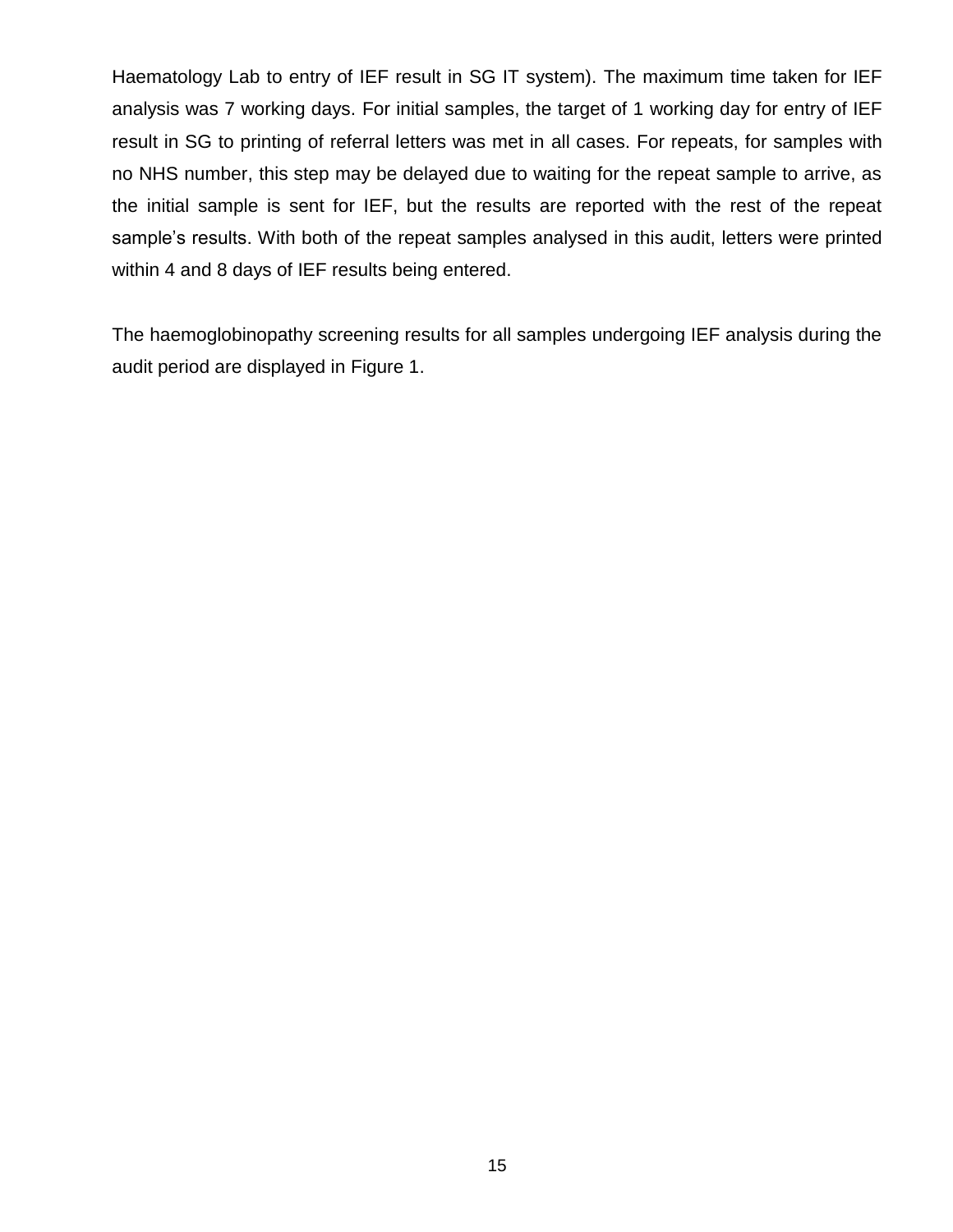|                      |                            | Age at<br>collection<br>(days) | Collected<br>to<br>Received<br>(days) | Received to<br>sent for IEF<br>(days) | Sent for IEF to<br><b>IEF</b> result<br>entered (days) | <b>IEF</b> result<br>entered to<br>letter printed<br>(days) | Letter printed to<br>result posted<br>(days) | Received<br>to Posted<br>(days) | Age when<br>result posted<br>(days) |
|----------------------|----------------------------|--------------------------------|---------------------------------------|---------------------------------------|--------------------------------------------------------|-------------------------------------------------------------|----------------------------------------------|---------------------------------|-------------------------------------|
|                      | Mean (working<br>days)     | 10                             | $\overline{2}$                        | $\overline{2}$                        | 3                                                      | $\pmb{0}$                                                   | $\overline{1}$                               | 5                               | 20                                  |
| Initial              | Median<br>(working days)   | 5                              | $\overline{2}$                        | $\overline{2}$                        | $\overline{2}$                                         | $\pmb{0}$                                                   | $\mathbf{1}$                                 | 5                               | 16                                  |
|                      | Minimum<br>(working days)  | $\boldsymbol{0}$               | $\mathbf 0$                           | 1                                     | $\mathbf{1}$                                           | $\pmb{0}$                                                   | $\pmb{0}$                                    | 3                               | 8                                   |
| samples<br>$n = 146$ | Maximum<br>(working days)  | 331*                           | $\overline{7}$                        | 3                                     | $\overline{7}$                                         | $\pmb{0}$                                                   | $\overline{2}$                               | $9\,$                           | 360*                                |
|                      | Standard<br>(working days) | 5 to 8                         | 4                                     | 3                                     | 5                                                      | 1                                                           | N/A                                          | N/A                             | <35 days old                        |
|                      | % failing<br>standard      | $\overline{2}$                 | 1                                     | $\mathbf 0$                           | 4                                                      | $\mathbf 0$                                                 | N/A                                          | N/A                             | 1                                   |
|                      | Mean (working<br>days)     | 15                             | 1                                     | $-5$                                  | 5                                                      | 6                                                           | $\pmb{0}$                                    | $\overline{7}$                  | 29                                  |
|                      | Median<br>(working days)   | 15                             | $\mathbf{1}$                          | $-5$                                  | 5                                                      | 6                                                           | $\mathbf 0$                                  | $\overline{7}$                  | 29                                  |
| Repeat               | Minimum<br>(working days)  | 14                             | $\mathbf{1}$                          | $-5$                                  | 5                                                      | $\overline{4}$                                              | $\mathbf 0$                                  | 5                               | 25                                  |
| samples<br>$n=2$     | Maximum<br>(working days)  | 15                             | $\mathbf{1}$                          | $-4$                                  | 5                                                      | 8                                                           | $\pmb{0}$                                    | 8                               | 32                                  |
|                      | Standard<br>(working days) | N/A                            | 4                                     | 3                                     | 5                                                      | 1                                                           | N/A                                          | N/A                             | <35 days old                        |
|                      | % failing<br>standard      | N/A                            | $\mathbf 0$                           | $\mathbf 0$                           | $\mathbf 0$                                            | $\mathbf 0$                                                 | N/A                                          | N/A                             | $\mathbf 0$                         |

### **Table 1 – TAT of NBS samples requiring IEF and the percentage which failed to meet local or national standards**

\* When the two oldest babies, which were aged 330 and 331 days at collection, were excluded from this data, the maximum age at collection was 12 days and the maximum age when result was posted was 26 days.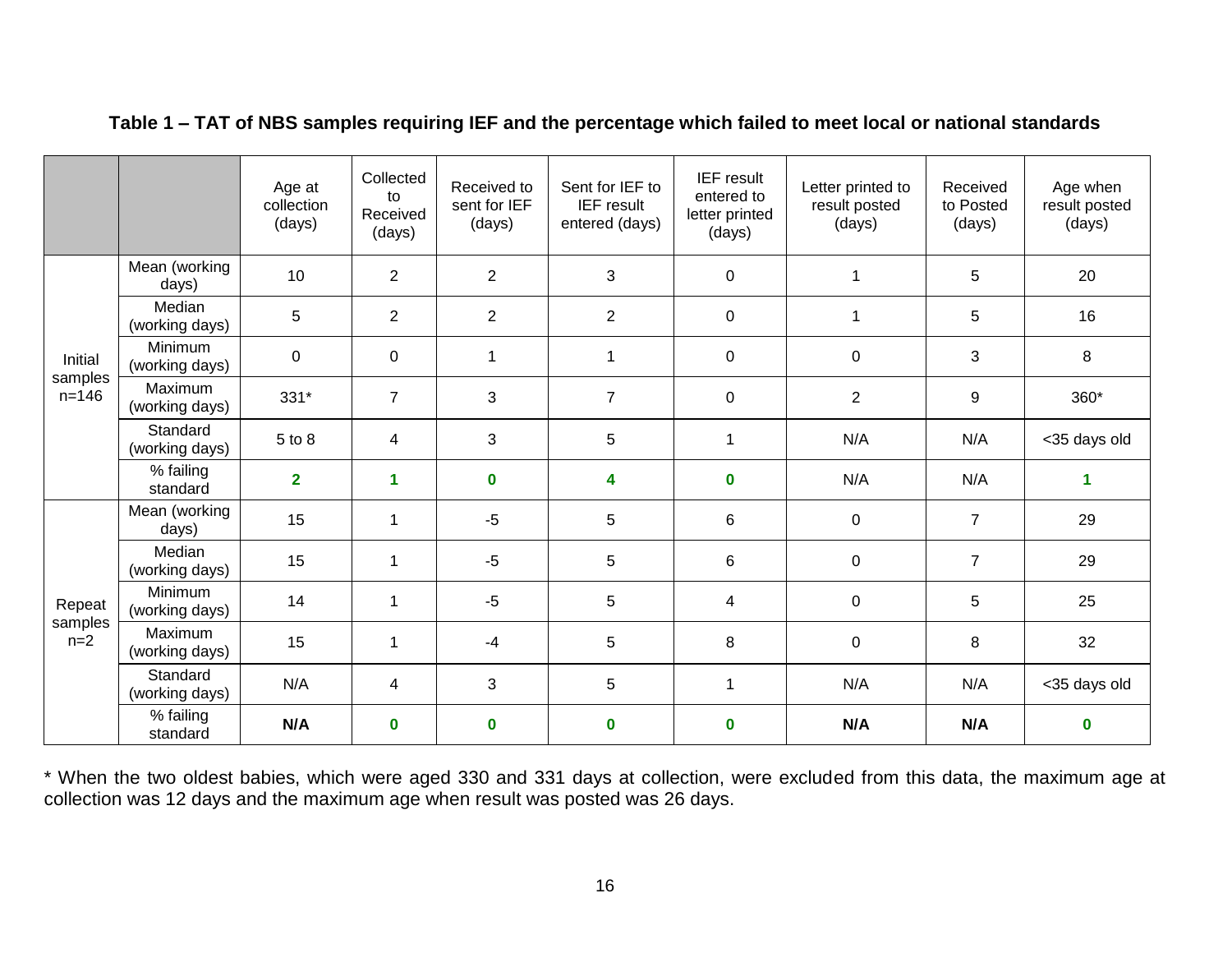

### **Figure 1: Haemoglobinopathy screening results for all samples undergoing IEF analysis October - December 2013**

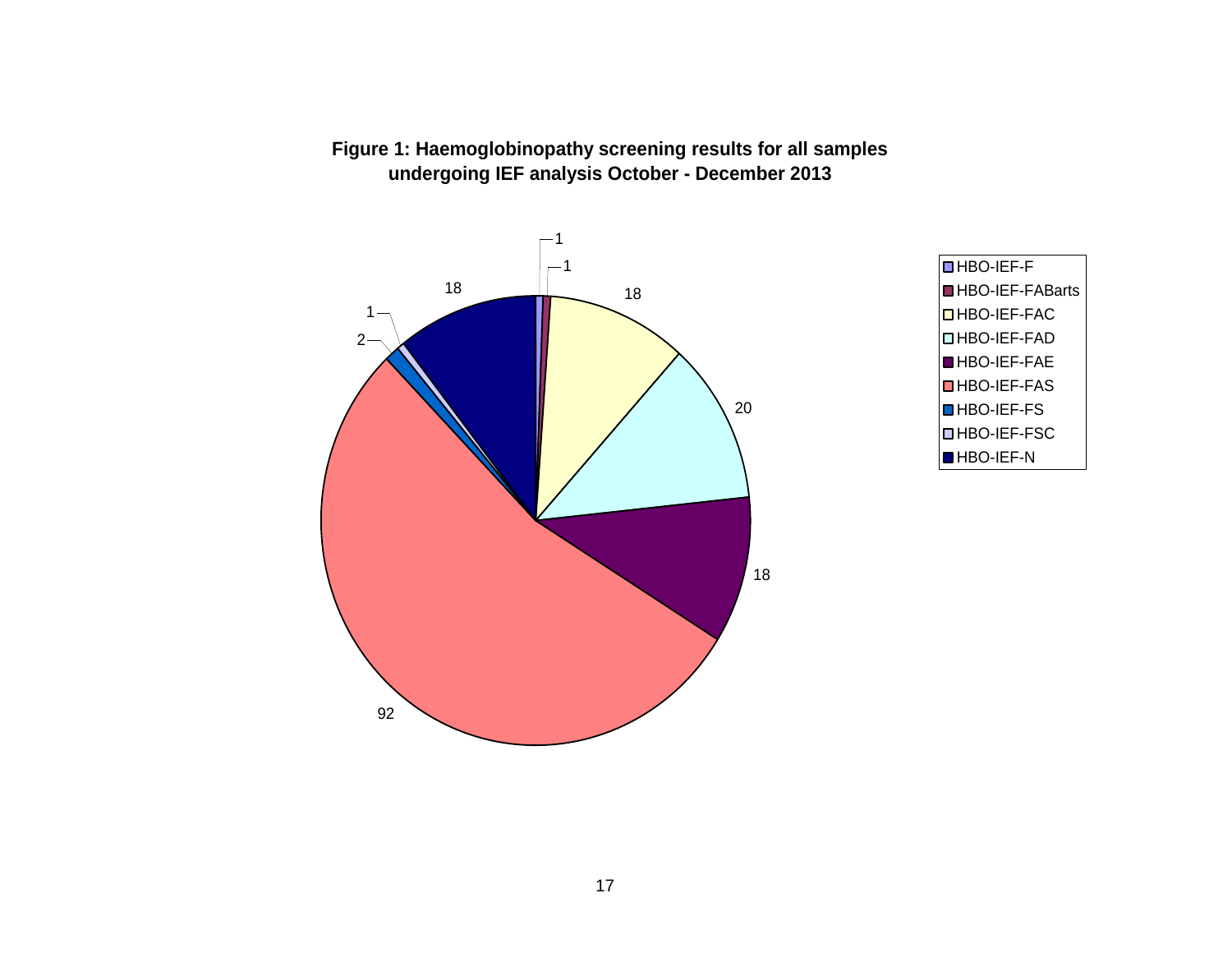### **Search 2**

A total of 14630 samples with the result code HBO-I-N were exported for the period October to December 2013. Samples where results weren't reported were removed as follows: insufficient n=106 (0.7%), NHS number missing n=72 (0.5%), baby <5 day old n=335 (2.3%), sample >14 days old n=4 (0.03%), transfused n=9 (0.06%). A total of 14104 samples remained (96.41%).

91 HBO-I-N results (0.6%) were reported >5 weeks of age. Of these, only 60  $(66%)$  were 1<sup>st</sup> submission samples. The youngest of these babies was aged 4 weeks 1 day at collection; this baby was born in the UK but outside the NW region.

| <b>Standard</b>                                                                                                                                                                               | <b>Achievable</b><br><b>Acceptable</b><br><b>Standard</b><br><b>Standard</b>                                                              |                                                                                                                                           | <b>Compliance</b><br>(%) 2013 (re-<br>audit) | <b>Compliance</b><br>(%) 2011<br>(previous<br>audit) | <b>Change</b> |
|-----------------------------------------------------------------------------------------------------------------------------------------------------------------------------------------------|-------------------------------------------------------------------------------------------------------------------------------------------|-------------------------------------------------------------------------------------------------------------------------------------------|----------------------------------------------|------------------------------------------------------|---------------|
| 1. NP2i: To report results of<br>all screening including<br>carrier results in a timely<br>manner:<br>(Standards for Newborn<br>Screening Programme, p42)                                     | 95% screen<br>negative results,<br>including<br>haemoglobin-<br>opathy carrier,<br>available for<br>communication<br>by 6 weeks of<br>age | 98% screen<br>negative results,<br>including<br>haemoglobin-<br>opathy carrier,<br>available for<br>communication<br>by 6 weeks of<br>age | 99.4%<br>(91/14104)                          | 98.5%<br>(210/14054)                                 |               |
| 2. NP3: Timely<br>communication of positive<br>screening results (sickle cell<br>disorder) – including a<br>review of parental results<br>(Standards for Newborn<br>Screening Programme, P43) | 90% sickle cell<br>disease results<br>communicated<br>to parents by 4<br>weeks of age                                                     | 95% of sickle<br>cell disease<br>results<br>communicated<br>to parents by 4<br>weeks of age                                               | 100%<br>(12/12)                              | $20\%$ (1/5)                                         |               |

### **Table 3 – Compliance with National standards, in comparison with previous audit (where applicable)**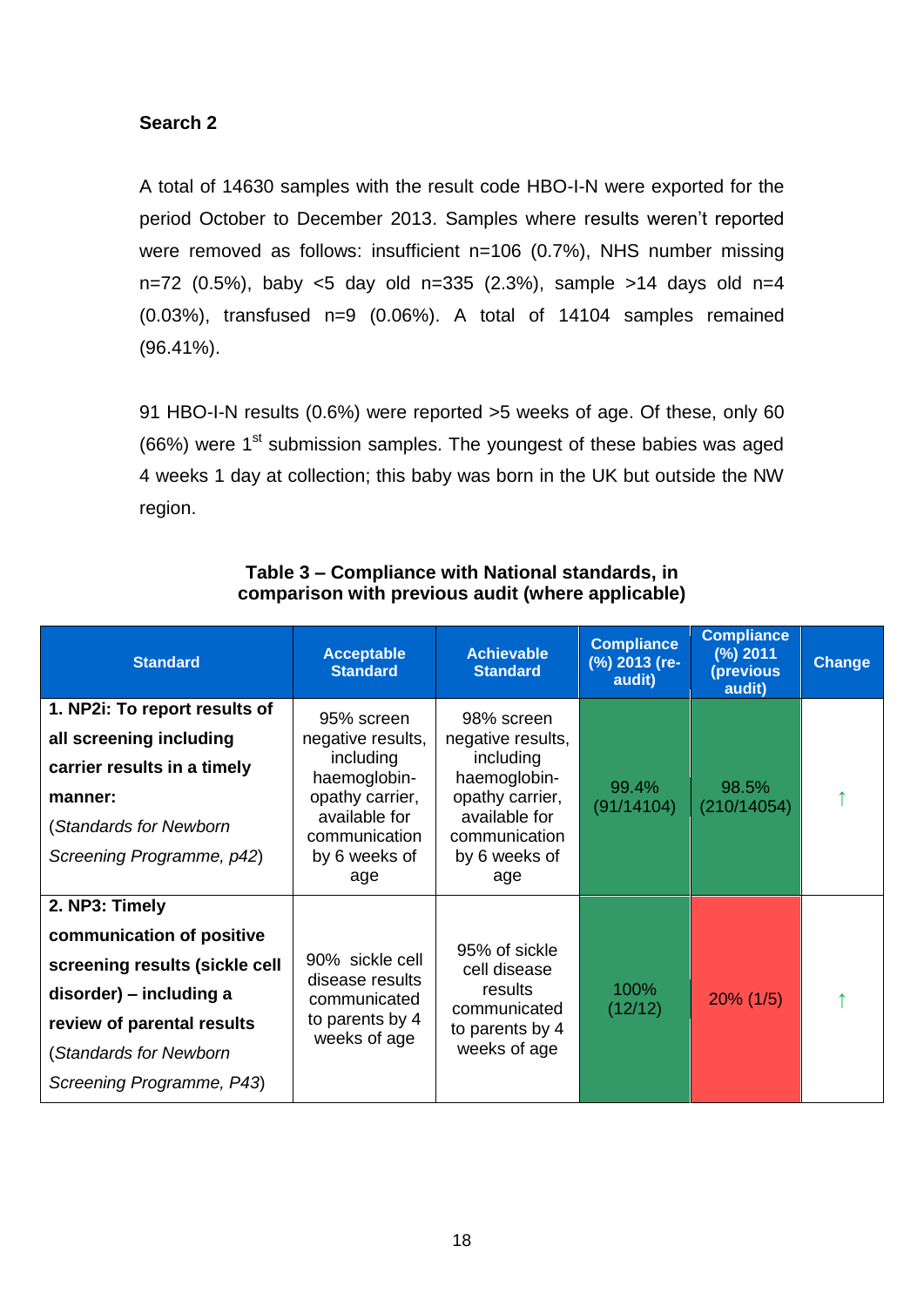| 3. NP4: Effective follow-up of<br>infants with positive<br>screening results (sickle cell<br>disease) - all babies to be<br>registered with a local clinic<br>/ centre (or clinic working as<br>part of clinical network)<br>(Standards for Newborn<br>Screening Programme, P43) | 90% of babies<br>identified are<br>referred by 8<br>weeks of age to<br>a designated<br>healthcare<br>professional                | 95% of babies<br>identified are<br>referred by 8<br>weeks of age to<br>a designated<br>healthcare<br>professional                | 100%<br>(12/12) | not<br>measured | <b>N/A</b> |
|----------------------------------------------------------------------------------------------------------------------------------------------------------------------------------------------------------------------------------------------------------------------------------|----------------------------------------------------------------------------------------------------------------------------------|----------------------------------------------------------------------------------------------------------------------------------|-----------------|-----------------|------------|
|                                                                                                                                                                                                                                                                                  | 90% attend local<br>clinic by 3<br>months of age                                                                                 | 95% attend local<br>clinic by 3<br>months of age                                                                                 | 100%<br>(12/12) | not<br>measured | N/A        |
| 4. NP5: Timely confirmation<br>of diagnosis for infants with<br>a positive screening result<br>for specific conditions<br>(Standards for Newborn<br>Screening Programme, p43)                                                                                                    | 90% of cases of<br>Hb SS and Hb<br>SC have<br>confirmation of<br>result<br>documented in<br>clinical notes by<br>6 months of age | 95% of cases of<br>Hb SS and Hb<br>SC have<br>confirmation of<br>result<br>documented in<br>clinical notes by<br>6 months of age | 100% (8/8)      | not<br>measured | <b>N/A</b> |
| 5. NP6i: To ensure treatment<br>is offered and parental<br>education started in a timely<br>manner for children with<br>conditions as specified in<br>the clinical standards<br>(Standards for Newborn<br>Screening Programme, P43)                                              | 90% offered and<br>prescribed<br>prophylactic<br>penicillin V (or<br>alternative) by 3<br>months of age                          | 99% offered and<br>prescribed<br>prophylactic<br>penicillin V (or<br>alternative) by 3<br>months of age                          | 100% (8/8)      | not<br>measured | N/A        |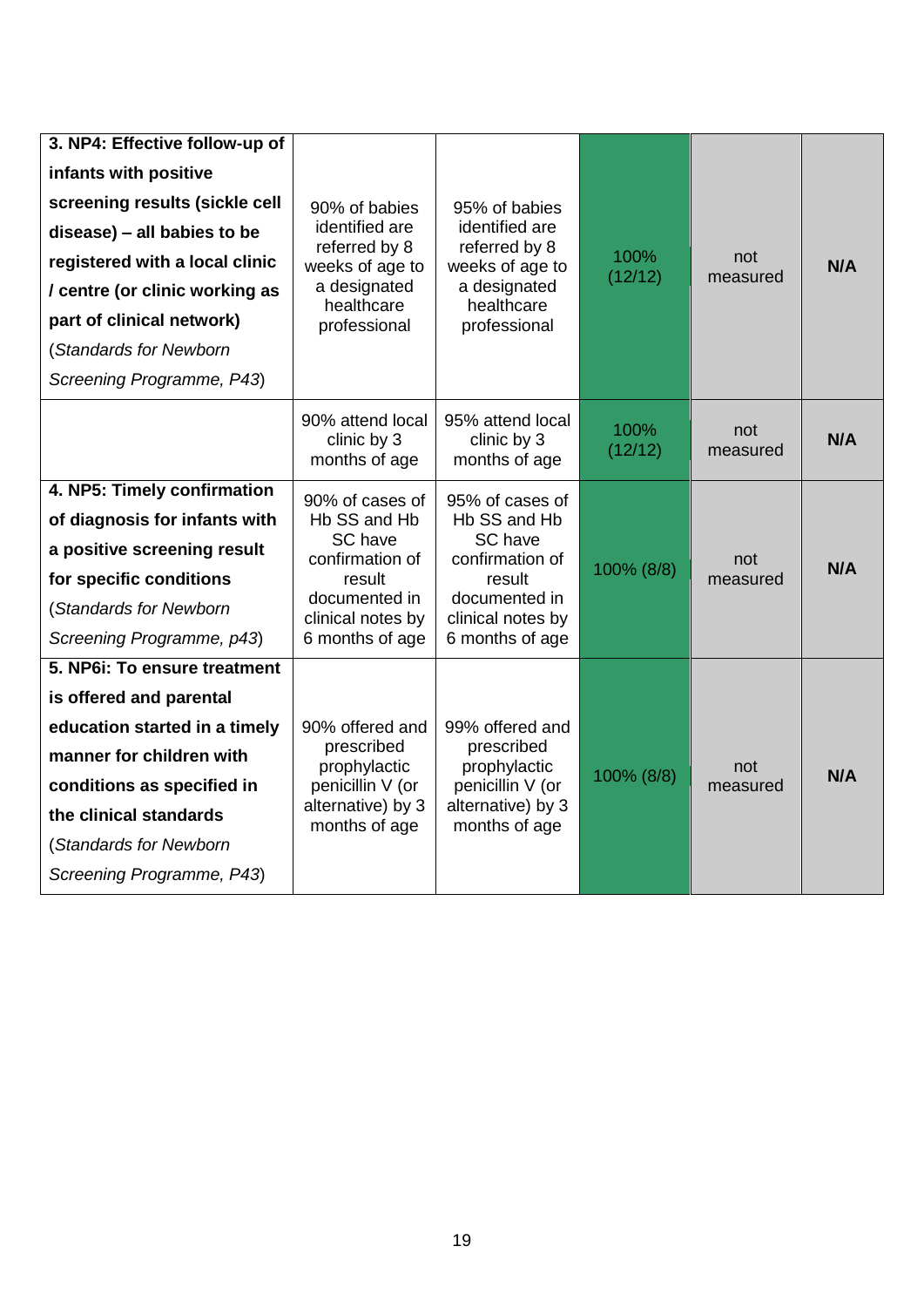### **Table 4 - Compliance with local standards, compared with previous audit**

| <b>Standard</b>                                                                                       | <b>Compliance (%)</b><br>2013 (re-audit) | <b>Compliance (%)</b><br>2011 (previous<br>audit) | <b>Change</b>     |
|-------------------------------------------------------------------------------------------------------|------------------------------------------|---------------------------------------------------|-------------------|
| 1. L1: Receipt of sample in NBS<br>Laboratory to referral of sample for<br>IEF: 3 working days        | 100% (148/148)                           | 100% (165/165)                                    | $\leftrightarrow$ |
| 2. L2: Receipt of sample in<br>Haematology Laboratory to entry of<br>IEF result in SG: 5 working days | 96% (6/148)                              | $0\%$ (147/147<br>initial samples)                |                   |
| 3. L3: Entry of IEF result in SG to<br>printing of referral letters: 1 working<br>day                 | 100% (148/148)                           | 71% (105/147<br>initial samples)                  |                   |

#### **Comparison with 2011 previous audit**

Data collection and analysis in this audit has been performed in the same manner as in the previous audit, such as taking into account differences in the procedure for initial and repeat samples and also calculation of working days have been included in calculation of TAT.

There has been a nominal improvement in reporting of screening results for normal and carrier patients, as performance was already 98.5% results being reported by 7 weeks of age in 2011 audit, in order to allow reporting to parents by 8 weeks of age. In this audit, 99.4% results were reported by 5 weeks of age, in order to allow reporting to parents by 6 weeks of age, as dictated in the amended National Standards.

A significant improvement was seen in reporting of positive screening results in this audit, where all of the 12 patients identified were reported within the expected standard of 4 weeks of age; this compared with only 20% in the previous audit.

<span id="page-19-0"></span>Four additional standards have been included in this audit for which comparison can not be made against the previous audit.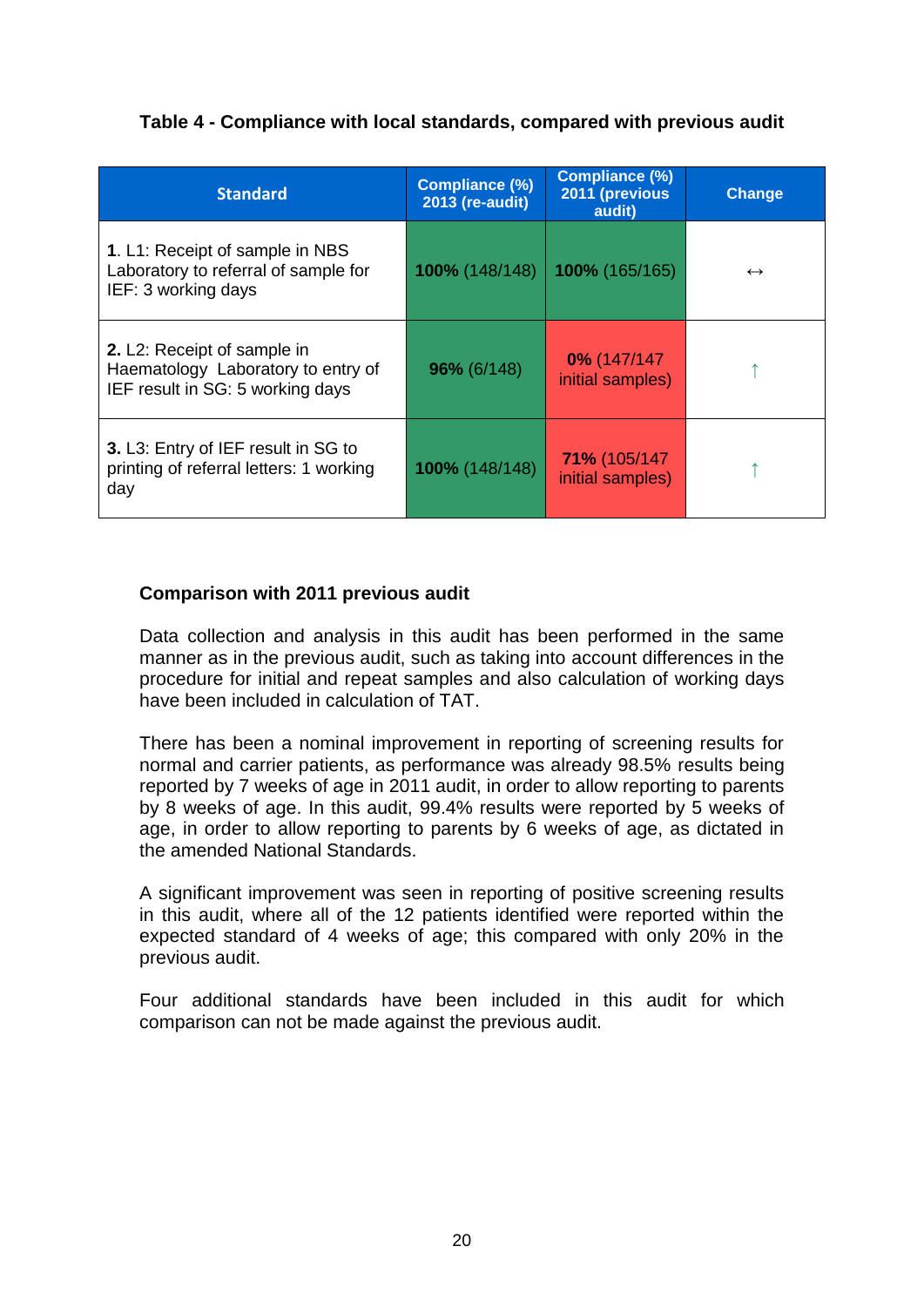### **Discussion**

Unlike the other screening programmes, there is no annual national audit to assess performance against the clinical referral standards. The absence of laboratory TAT targets is also a major gap in the tools required to assess the quality of the service. We have taken the initiative of introducing local standards which will enable us to audit the programme on an annual basis. The first audit against these local standards identified parts of the pathway where the TAT could be improved and an action plan was produced.

In the previous audit in 2011, only 20% of positive screening results were reported within the National Standards of 95% results being communicated to parents by 4 weeks of age. Significant improvement in this standard has been exhibited in this audit; all 12 positive cases were reported within 21 days providing MSCTC with 5 workings days to provide these results to parents and thus meet this timescale. This improvement is a reflection of the local standards put in place by the laboratory in the action plan of the last audit as well as hard work by the laboratory staff in both the newborn screening and haematology laboratories.

All positive patients in this audit were referred to a clinician by 8 weeks of age and attended their local clinic by 3 months of age, exceeding the 95% achievable standard detailed in Standard NP4. Four of these positive patients were identified as having β-thalassamia Major. These patients do not require prophylactic penicillin prescribing (Standard NP6i) and are also not included in Standard NP5. All the remaining 8 sickle cell positive patients had their confirmation result documented in their clinical notes by 6 months of age, exceeding the 95% achievable standard in Standard NP5. It is appropriate for sickle cell patients to have prophylactic penicillin treatment prescribed by 3 months of age. All of the relevant patients in this audit met this requirement, achieving Standard NP6i.

In this audit, all samples requiring IEF analysis were referred to the haematology laboratory within 3 working days and 96% of these samples were then analysed for IEF and results entered into SG in 5 working days. All referral letters were printed within 1 day of IEF results being entered into SG. These meet the three local TAT standards.

It was considered appropriate in this audit for the NBS laboratory to report negative results to CHRD by approximately 35 days age, in order to allow CHRD to meet the National Standard of such results being available for communication by 6 weeks of age. In this audit 99.4% such results were reported to CHRD by 35 days of age. Of the remaining results, only 66%  $(60/91$  samples) were  $1<sup>st</sup>$  submission samples. The youngest of these babies was aged 4 weeks 1 day at collection; this baby was born in the UK but out of region.

In the previous audit, the target set was reporting within 49 days of age, as the National Standard at that time was for results to be reported within 8 weeks of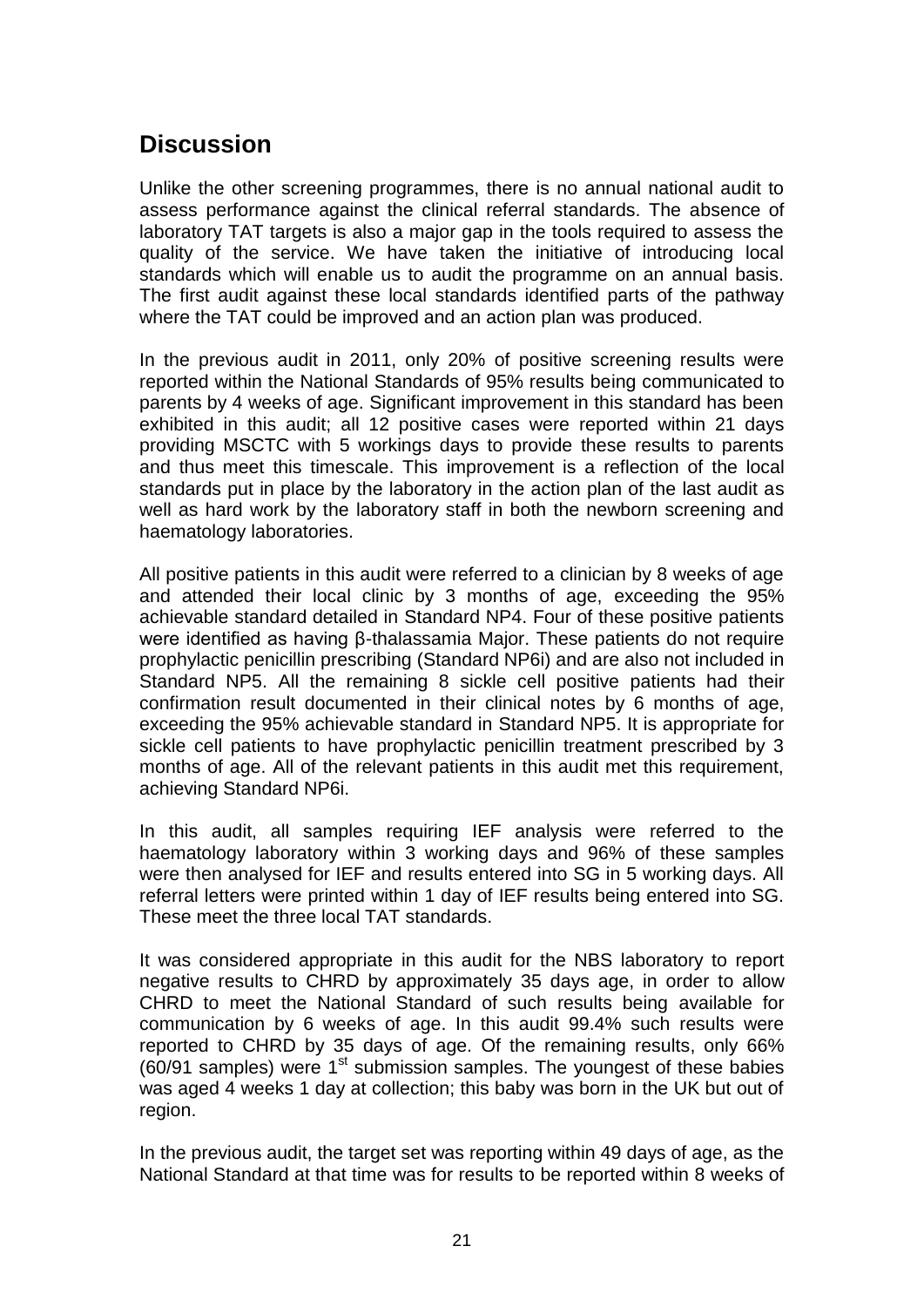<span id="page-21-0"></span>age. In the previous audit, 98.5% results were reported in this timescale. In this audit, 99.4% results were reported to CHRD by 35 days of age.

## Action Plan

| <b>Action Plan</b>                                                                                                                                                                                     |     |                                    |                      |                   |  |
|--------------------------------------------------------------------------------------------------------------------------------------------------------------------------------------------------------|-----|------------------------------------|----------------------|-------------------|--|
| <b>Key Action</b>                                                                                                                                                                                      |     | Co-ordinator<br>for action         | Timescale            |                   |  |
| To share results of the audit with staff working in the<br>Newborn screening and haematology laboratory and the<br>Sickle Cell Centre and encourage continuation of good<br>practice already in place. |     |                                    | <b>Lesley Tetlow</b> | April 2014        |  |
| What was the main matter(s) of concern this audit identified?                                                                                                                                          |     |                                    |                      |                   |  |
| No areas of concern were identified.                                                                                                                                                                   |     |                                    |                      |                   |  |
| Please identify the main benefit(s) to our patient, or to hospital process that are expected to<br>result from the action plan of this audit                                                           |     |                                    |                      |                   |  |
| The aim is to continue good practice which is in place in order to continue to provide timely<br>delivery of newborn screening results                                                                 |     |                                    |                      |                   |  |
| Will there be a re-audit?                                                                                                                                                                              | Yes | When will the re-audit take place? |                      | <b>April 2015</b> |  |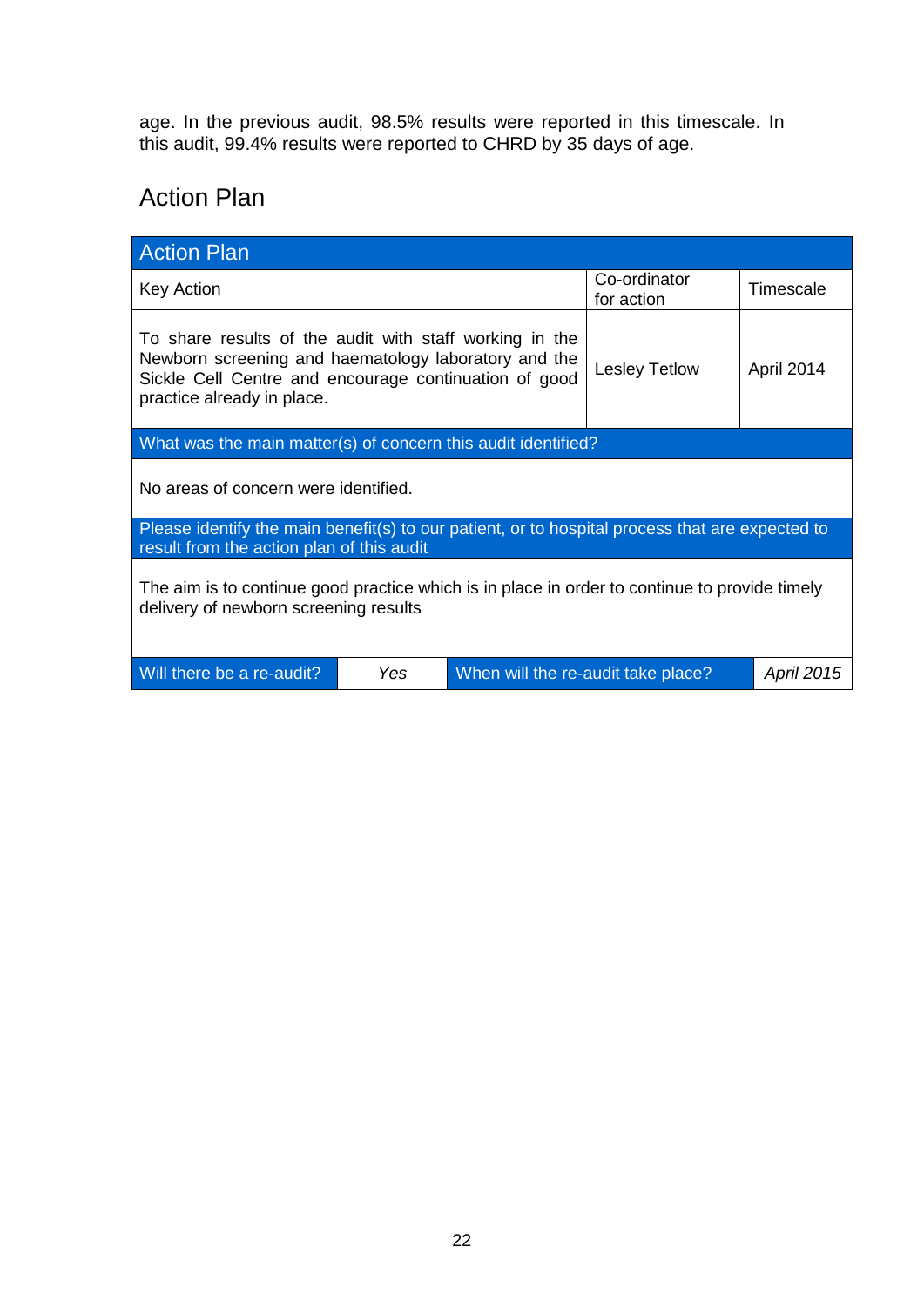<span id="page-22-0"></span>**Appendix 1 – Extract from algorithm for screening for common haemoglobin variants: Manchester and NW Region**

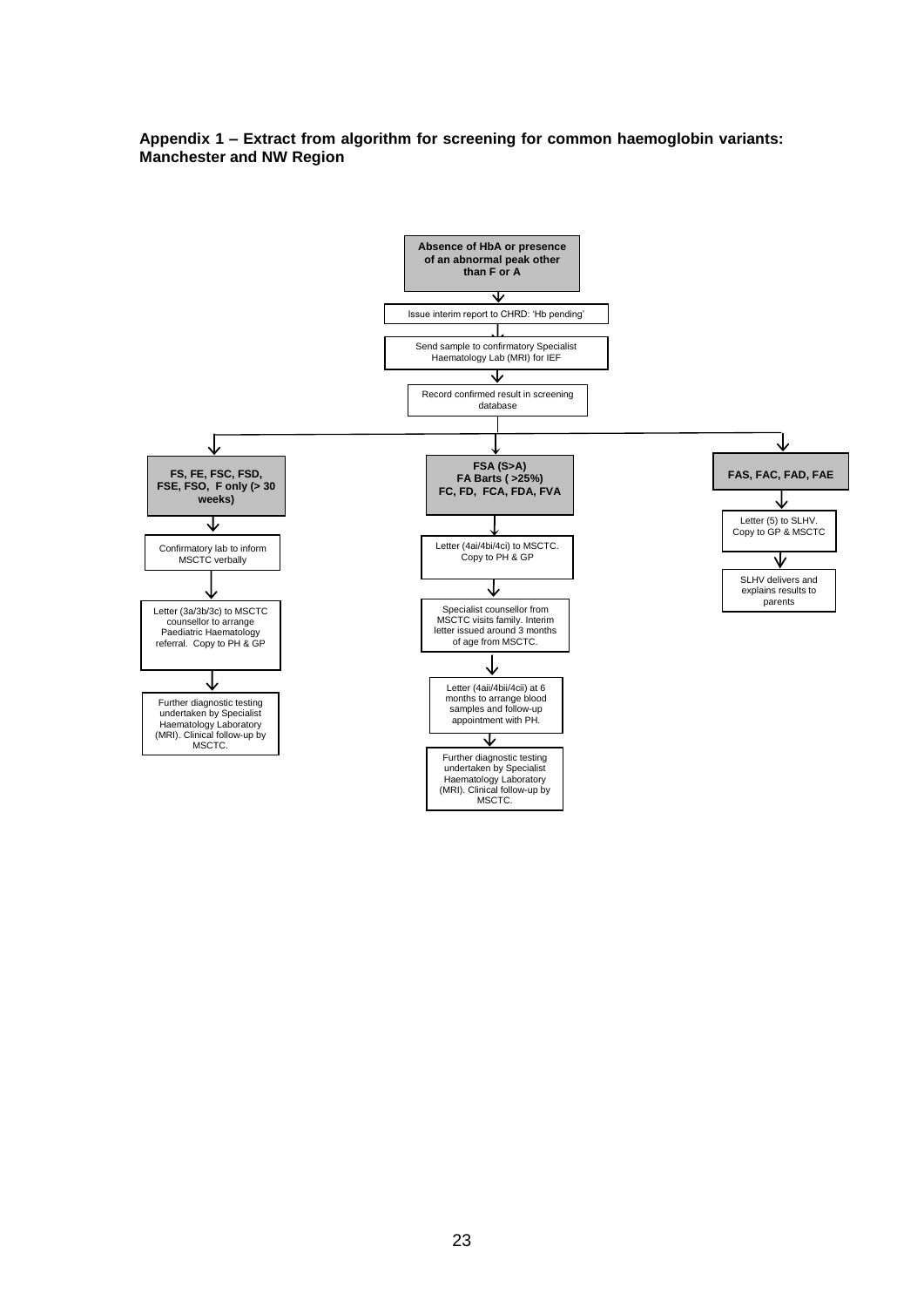# <span id="page-23-0"></span>**Appendix 2 – Assurance levels for Clinical Audit**

For each clinical audit undertaken, an assurance rating is reported for each standard measured.

Step 1:

Each standard is given a rating of red, amber or green depending on how high, or low, it measured.



| Calculation of individual ratings against standard |                    |  |
|----------------------------------------------------|--------------------|--|
| Colour                                             | Standard % measure |  |
|                                                    | 95% and above      |  |
|                                                    | 75% to 94.9%       |  |
|                                                    | 74.9% and below    |  |

Step 2:

Once each standard has been rated, an overall level of assurance for the audit project can be determined using the matrix below.

| Assurance<br>Level | <b>Calculation of assurance</b>                                                                                                                                                                                                                          |
|--------------------|----------------------------------------------------------------------------------------------------------------------------------------------------------------------------------------------------------------------------------------------------------|
| Full               | To be used when each standard has achieved a score $\geq$ 95% and is rated<br>Green                                                                                                                                                                      |
| Significant        | To be used when there are only Green and Amber rated findings<br>(although where there are a significant number of Amber rated findings,<br>consideration will be given as to whether in aggregate the effect is to<br>reduce the assurance level given) |
| Limited            | To be used when there is a small ratio of Red and Amber to Green rated<br>findings                                                                                                                                                                       |
| Very Limited       | To be used when the ratio of Red rated findings are greater than the<br>Amber and Green                                                                                                                                                                  |

The appropriate level of assurance will be decided following a discussion between the clinical audit lead, or leads, and the clinical audit department. In the event that a decision cannot be reached, the Trust Clinical Audit Committee has the final word.

The assurance level and a summary of the how the standards were rated then sits on the front page of the report, as can be seen above on Page 1.